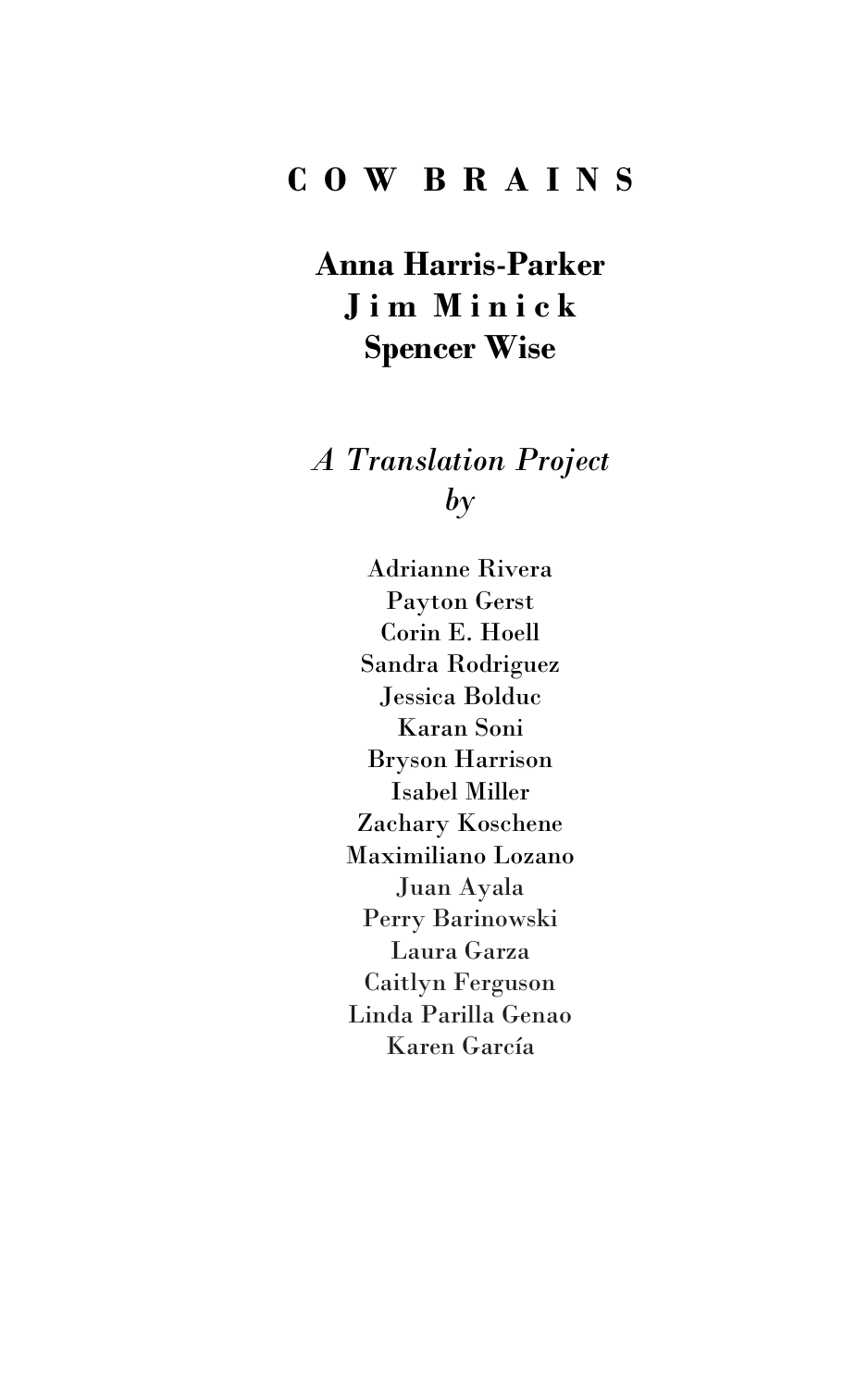This book was published with the support of: **Augusta University's Departement of English and Foreign Languages.** No part of this publication may be reproduced or transmitted in any form or by any means without the prior written permission of the authors.

Poems by Anna Harris-Parker first appeared in *AMP* except for *Trying*, that appeared in *Still: The journal*

*The Farm* was first published in *New Ohio Review*

**Articoli Liberi** FREE DISTRIBUTION TO SCHOOLS *Copyright © 2020 Articoli Liberi*

*Editing by Giada Biasetti*

#### ISBN: 978-2-491229-10-8

• Cover art : Andy Warhol, *Cow Copyright* © The Andy Warhol Foundation for the Visual Arts, Inc. Licensed by ADAGP, Paris 2020

#### For more information about our multilingual project visit: **www.articoliliberi.com**

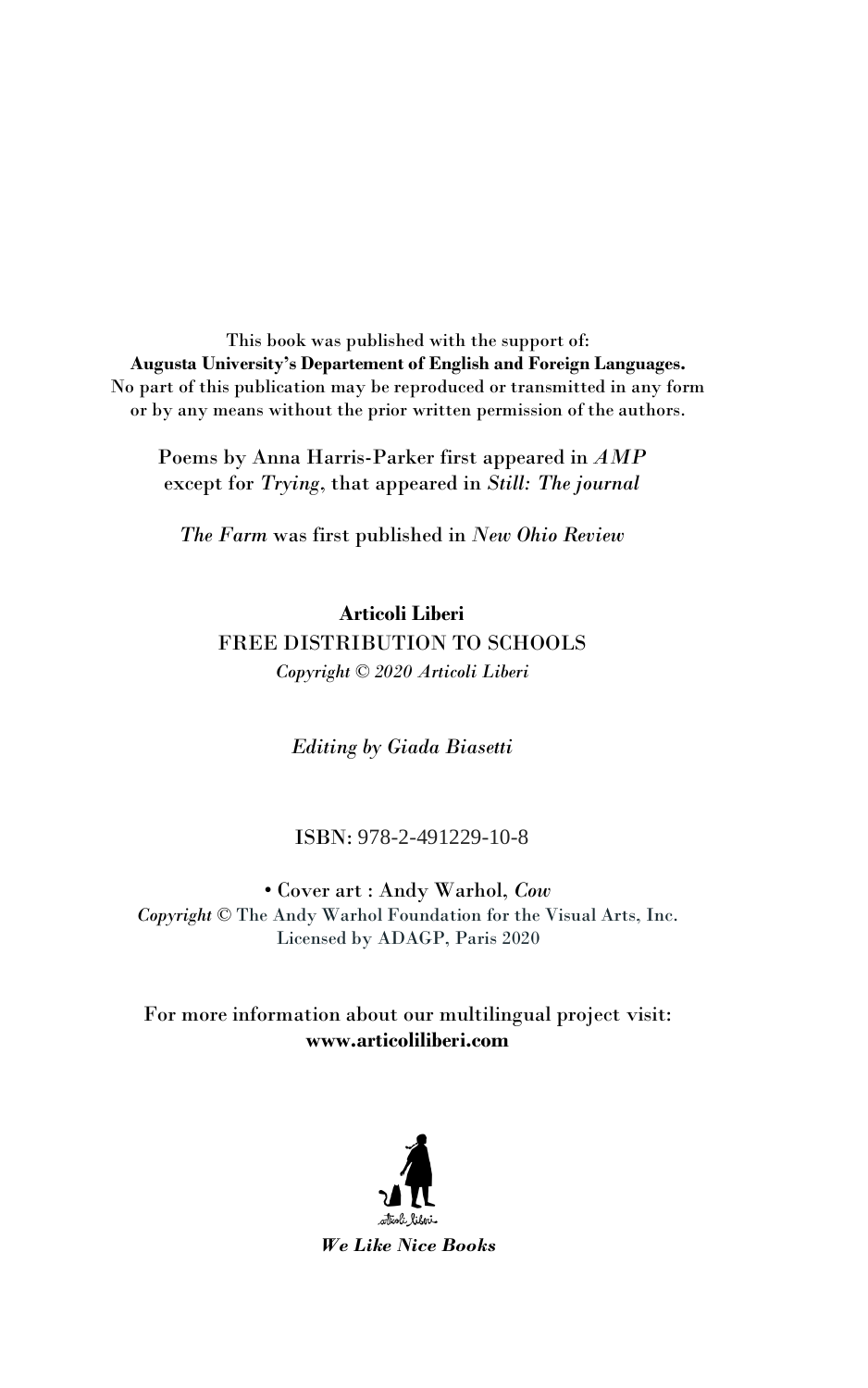*My dream is to offer nice books to as many children as I can, in the hopes that while reading they will learn how to handle the unpredictable complications of love.*

Frank Iodice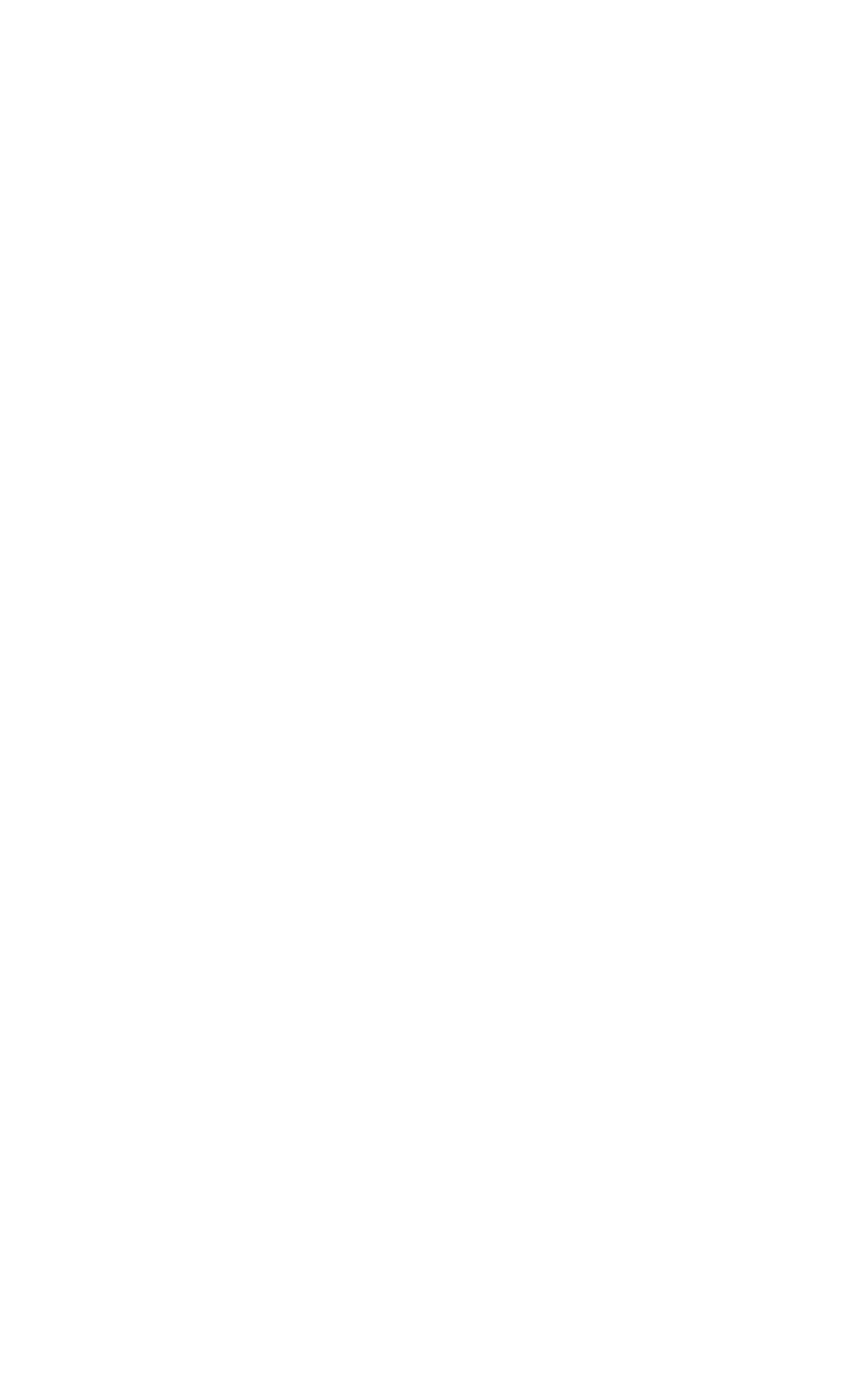## **P O E M S** *Anna Harris-Parker*

### *Translated by*

Adrianne Rivera Payton Gerst Corin E. Hoell Sandra Rodriguez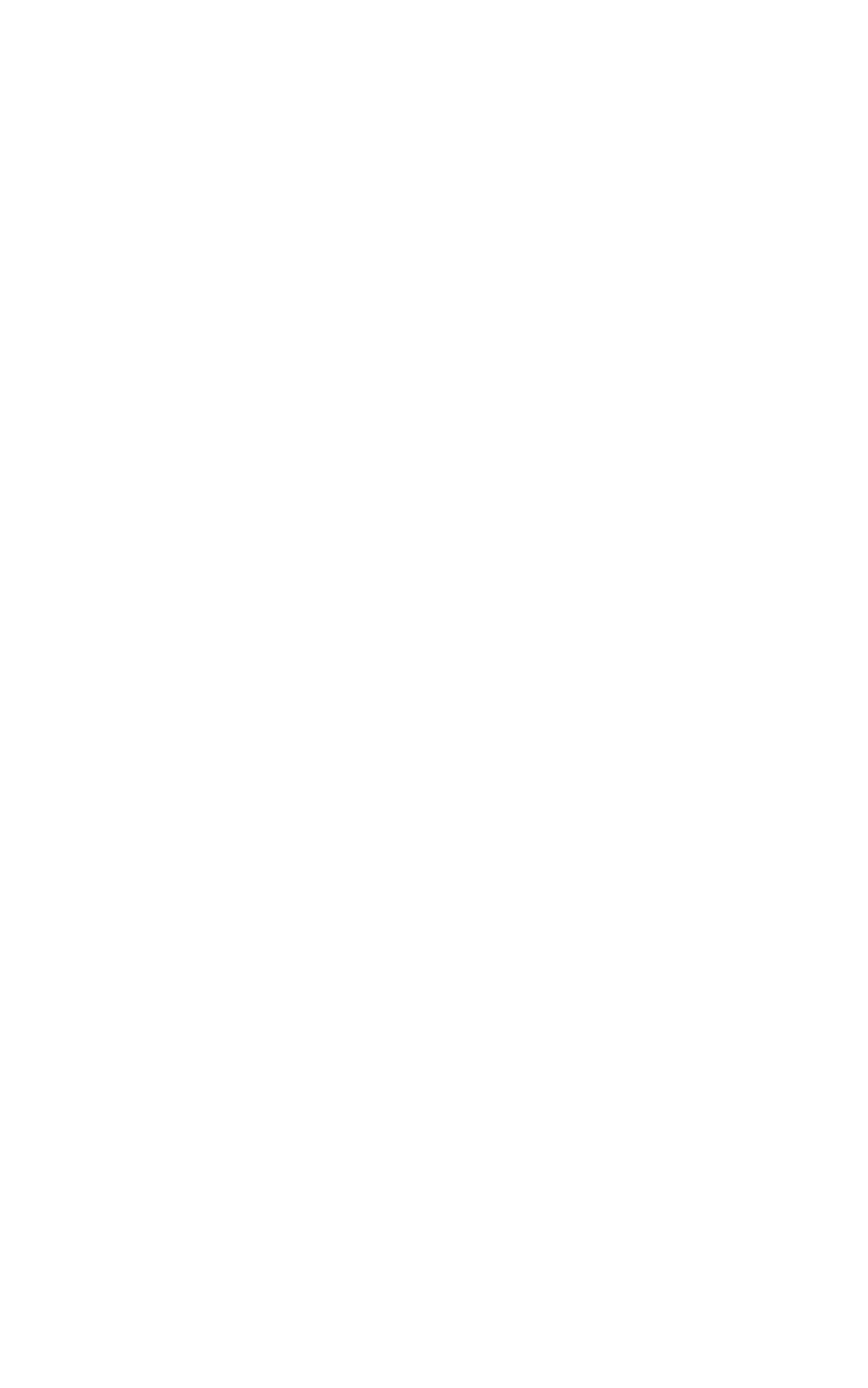### **Lapsed Lutheran**

I.

The only religion that hasn't failed me: the crest of a wave breaks, the way it forgives.

With a reed, I sketch my need in the sand, pray as gulls gather round my knees.

II.

Later, I return to Kansas, try to talk to the river, hear the Flint Hills, where the prairie shakes my faith amid tallgrass.

But between my thumb and forefinger, I see where it ends.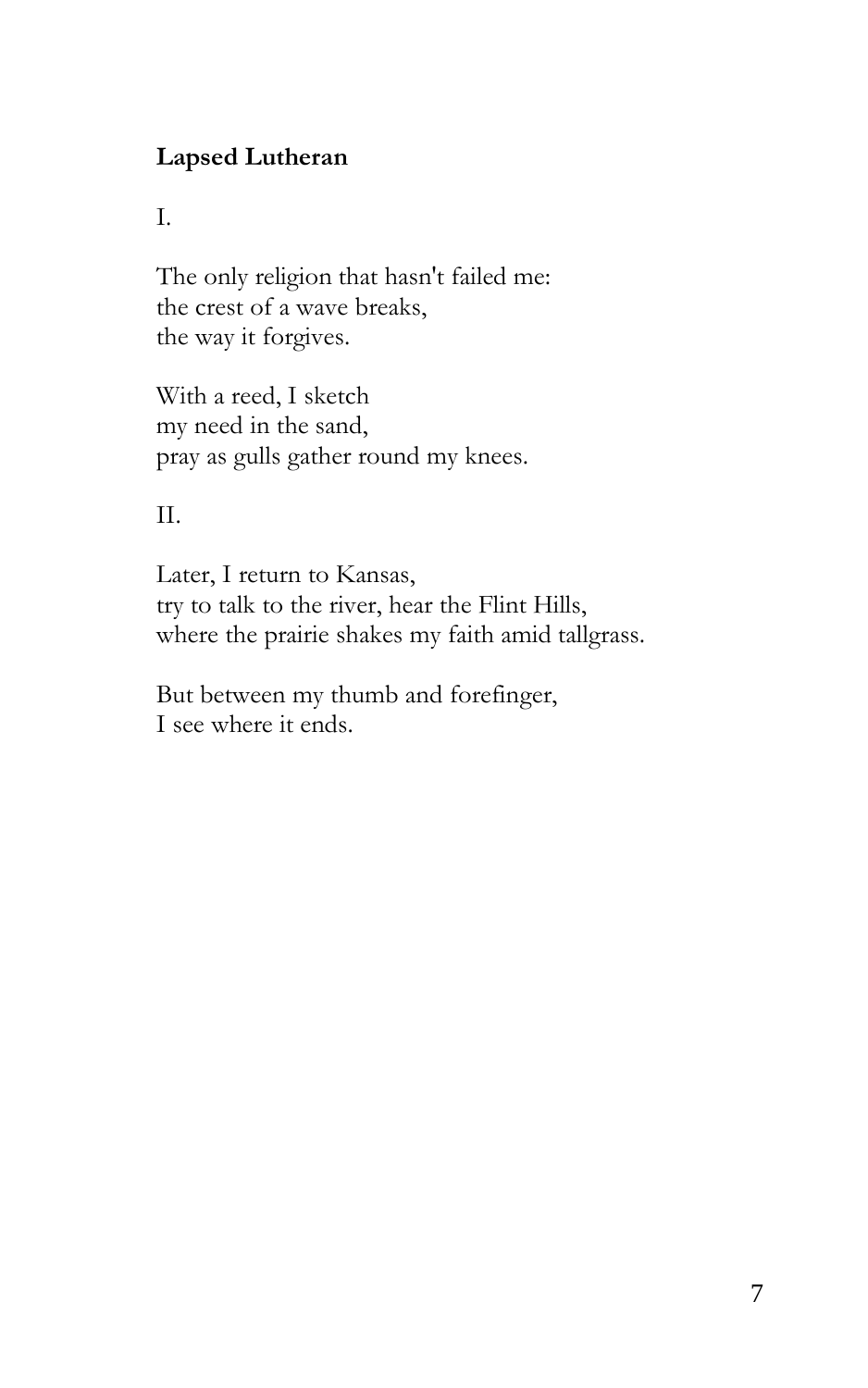### **Age 12: My parents trade Grand Strand beach houses for Contentment Bluff in McIntosh County, GA**

I resent the Julienton, fluid contradiction of fresh and salt water, with changing tides eroding the bluff beneath my family's "new" cabin, which requires sandals in the shower, smoking Swisher Sweets to keep the 'squitos at bay. Each spring, the river spits out debris from upstream: water beds of grass and reeds, decorated with fish hooks and six-pack rings.

But then, I watch porpoises swim in the wake of Dad's old skiff. Beavers dive into bait buckets on the dock. Horseshoe crabs crowd to mate along the sand bar. I climb fallen trees in the boneyard on the beach of Blackbeard, where wild boars run.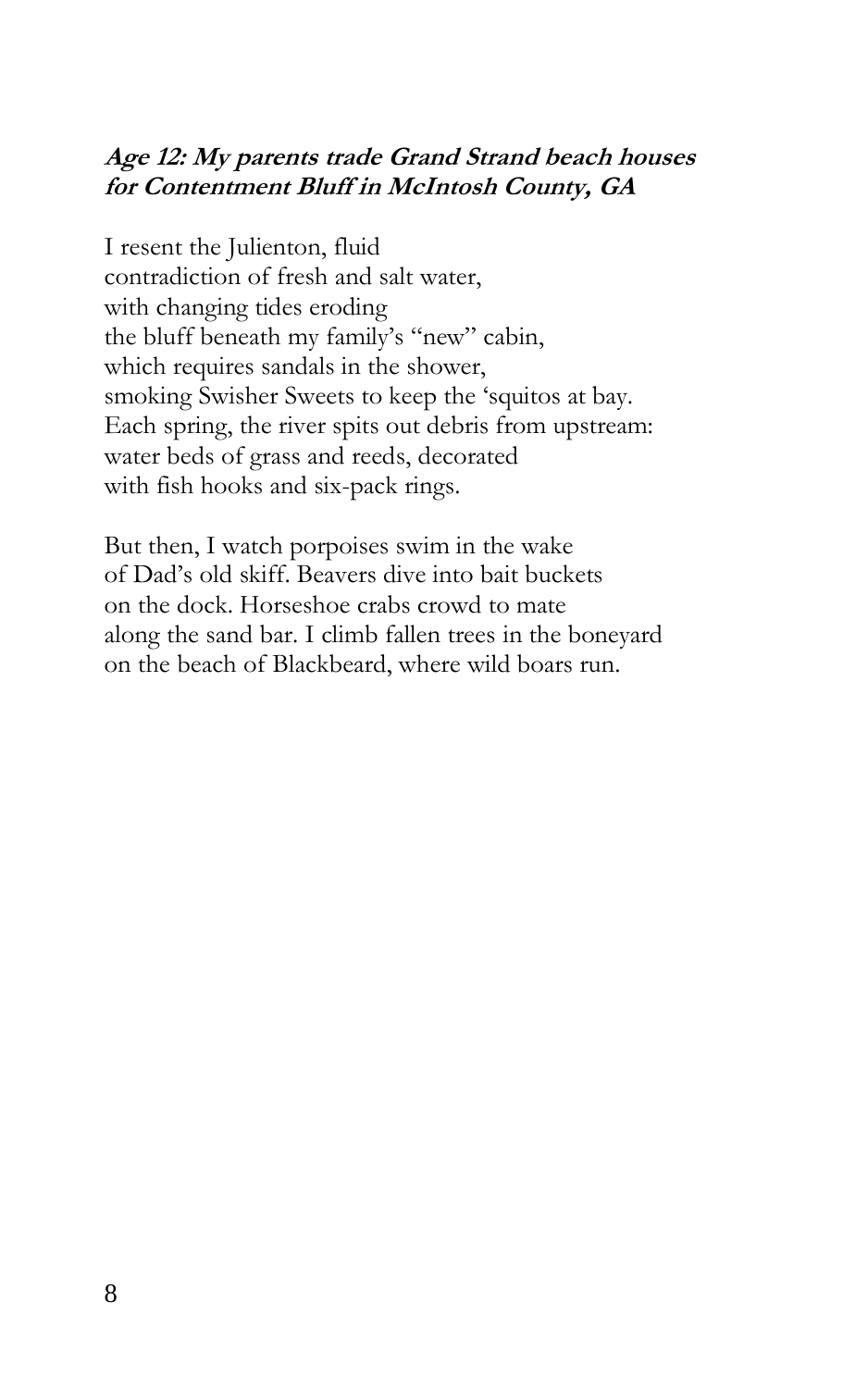#### **Trying**

For years, no children: a choice--favor for a world with too many open mouths, too little water, kindness.

Wedding rings make us mind a number of things.

Now, we worry: dozens of wishes whispered over lemon cake, decades spent pacin g, sp reading pesticides.

*Twins run in my family,* my husband offers. What he means: two birds, just

one

stone.

*Mine, too,* I think: manic and depression, cocaine and whiskey.

Still, I want four birds.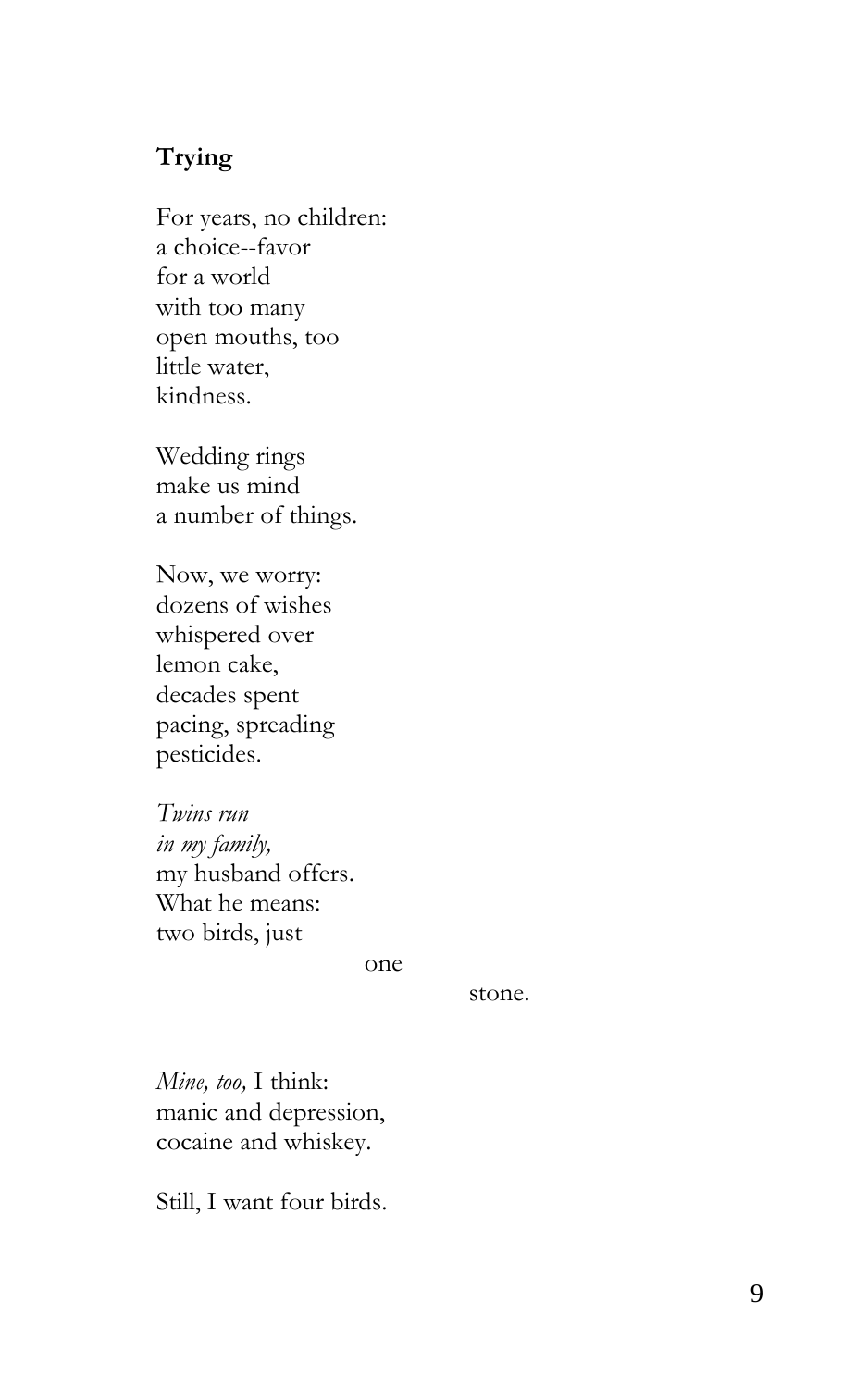### **Luterana no practicante**

I.

La única religión que no me ha fallado: la cresta de una ola se rompe, es la forma en que perdona.

Con una caña rastreo mi necesidad en la arena, rezo mientras las gaviotas se reúnen alrededor de mis /rodillas.

II.

Más tarde, regreso a Kansas, trato de hablar con el río, oigo las colinas de Flint, donde la pradera sacude mi fe en la hierba alta.

Pero entre el pulgar y el índice Veo dónde termina.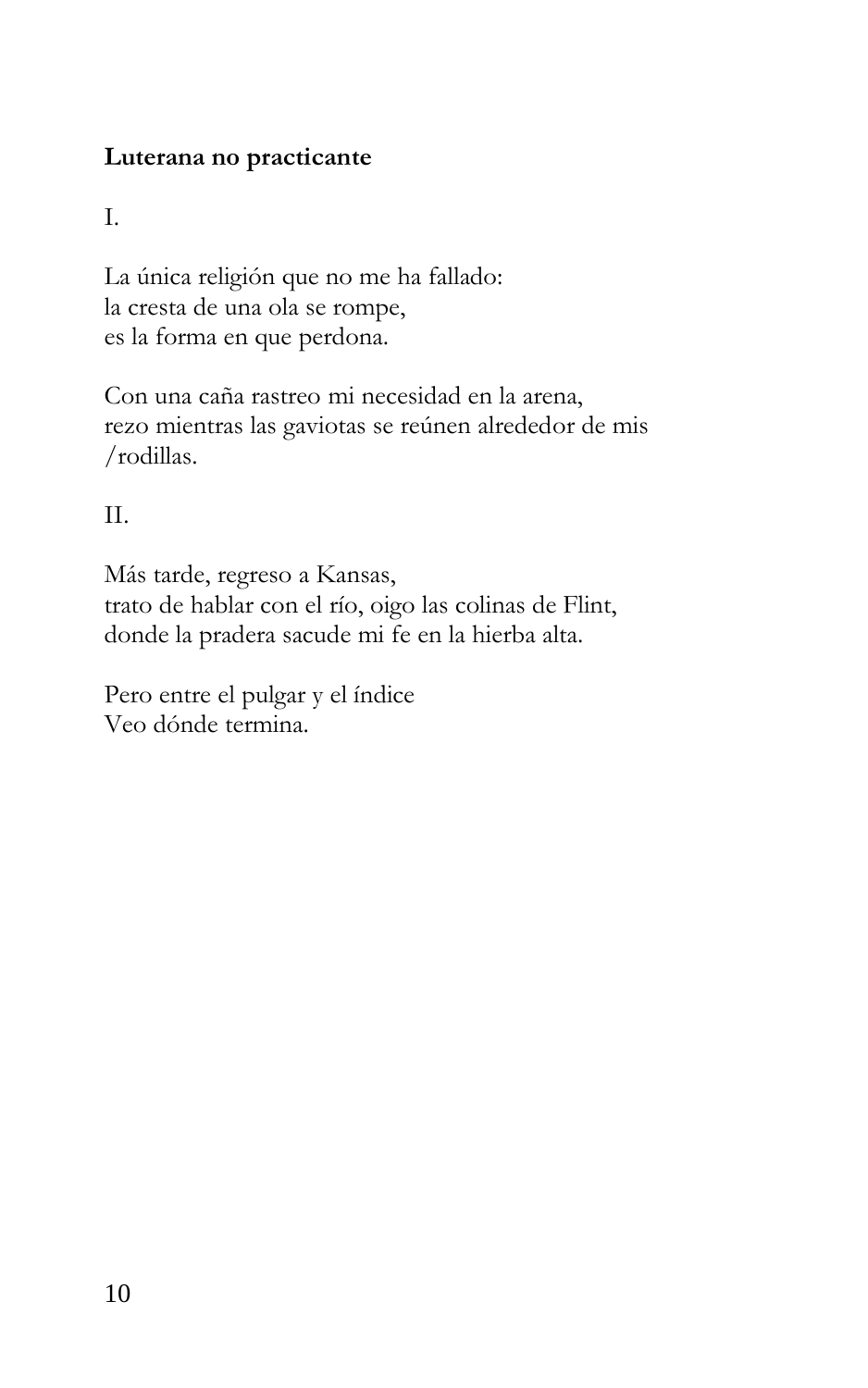### **A la edad de 12 años, mis padres cambian las casas de playa en Grand Strand por Contentment Bluff en el condado de McIntosh, GA.**

Me molesta el Julienton, el fluido una contradicción de agua dulce y salada, con mareas cambiantes que van erosionando el risco debajo de la nueva cabaña de mi familia que requiere sandalias en la ducha, fumando Swisher Sweets para mantener alejados a los /mosquitos.

Cada primavera, el río descarga escombros desde aguas /arriba:

camas de agua de hierba y palos, decoradas con anzuelos y anillos plásticos en paquetes de seis.

Pero entonces, veo cetáceos nadar en la estela del viejo bote de papá. Los castores se lanzan en los cubos /de carnada

en el muelle. Los cangrejos herradura se reúnen para /aparearse

a lo largo de la arena. Me subo en árboles caídos en el cementerio

en la playa de Blackbeard, donde corren cerdos salvajes.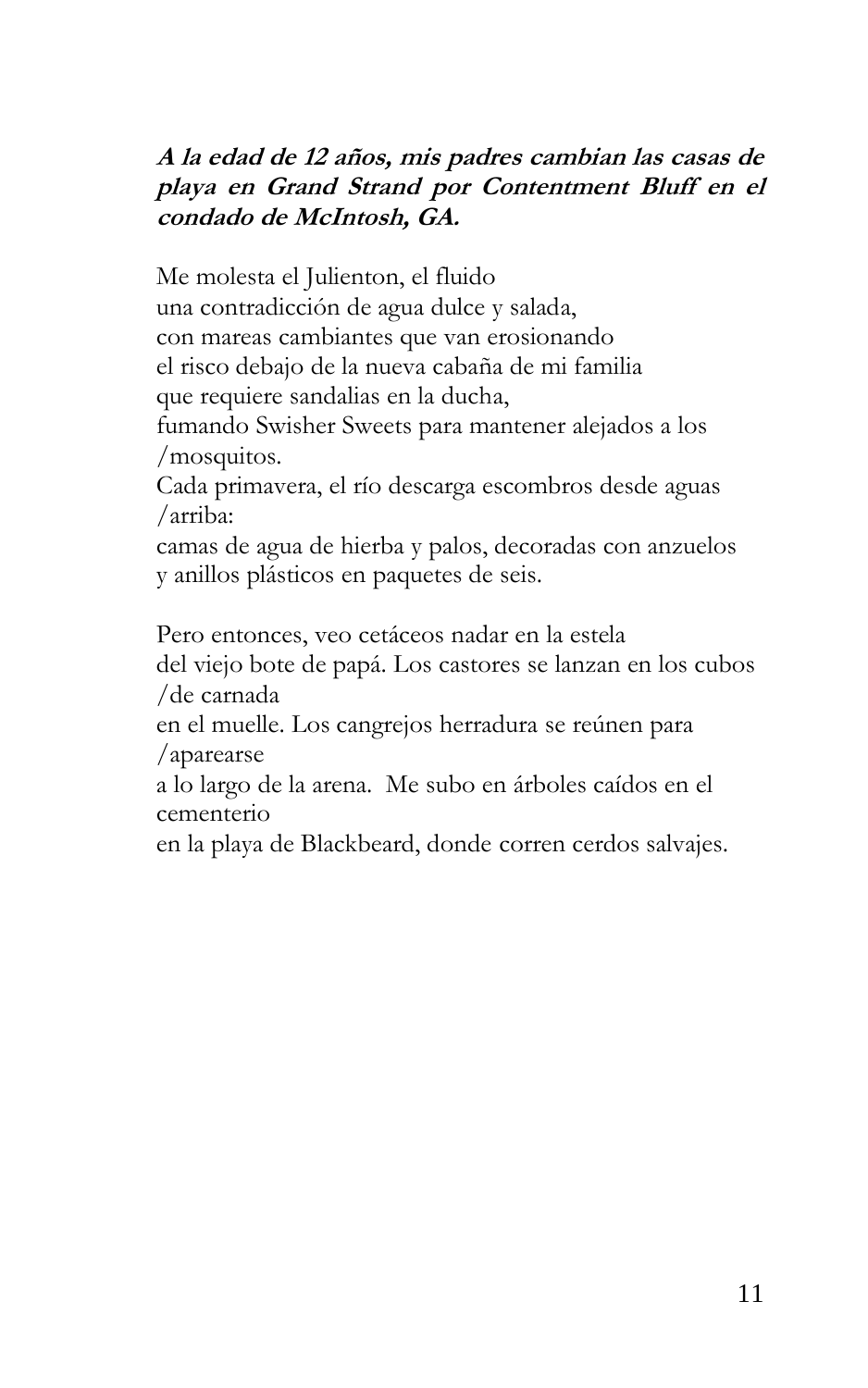#### **Intentando**

Por años, nada de niños: fue una elección, un favor para un mundo con estómagos vacíos y sed...un favor

Los anillos de boda nos hacen conscientes de muchas cosas

Ahora, nos despiertan las preocupaciones: Muchos deseos susurrados, al hacer el pastel de limón décadas dedicadas a caminar, esparciendo pesticidas

*Los gemelos son comunes en mi familia*  mi esposo se ofrece, queriendo decir que serían dos pájaros

de un

tiro.

*Mi familia, también*. Pienso: maníaco y depresión, cocaína y whiskey.

Aún así, sigo queriendo cuatro pájaros.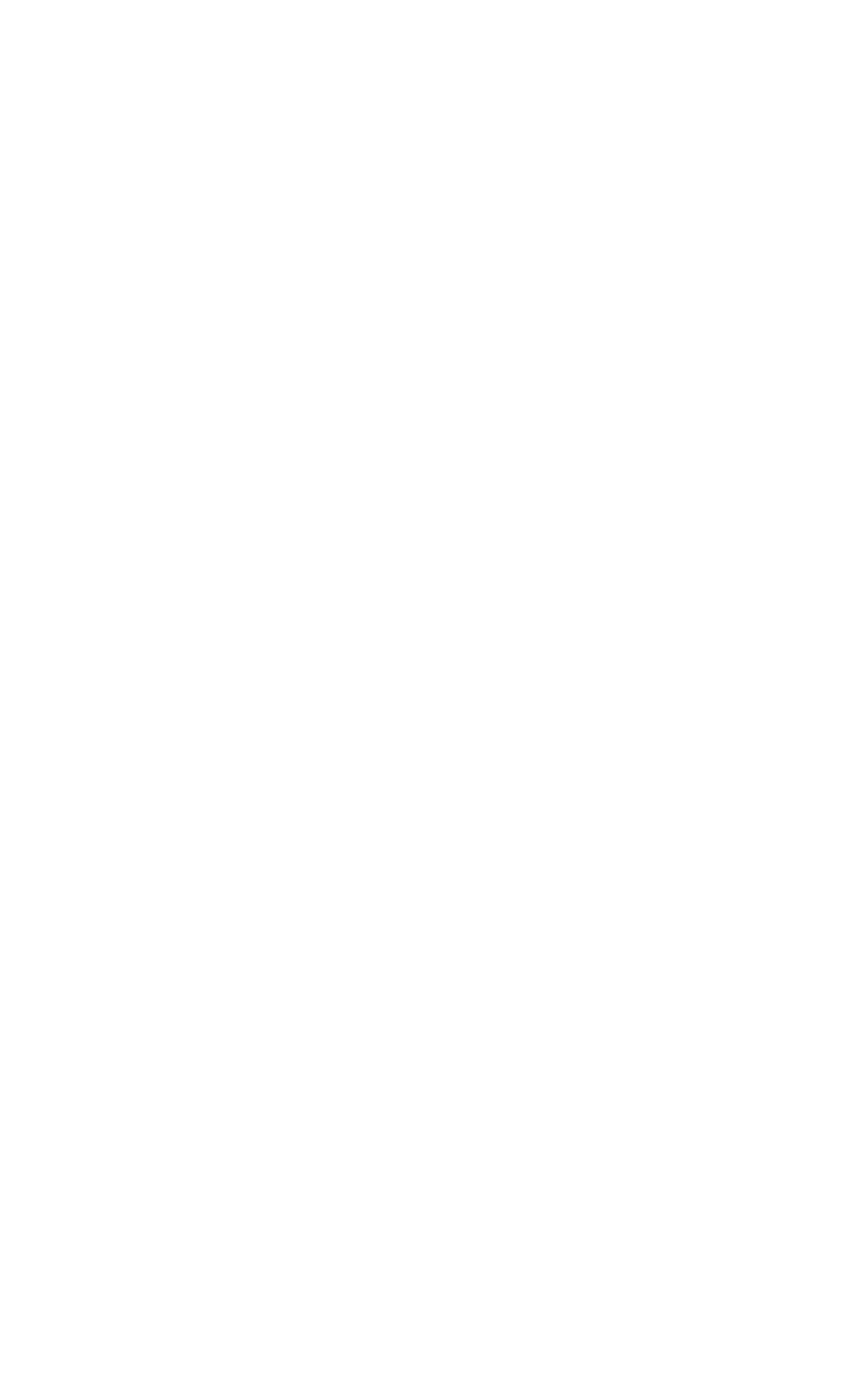# **T H E F A R M** *Spencer Wise*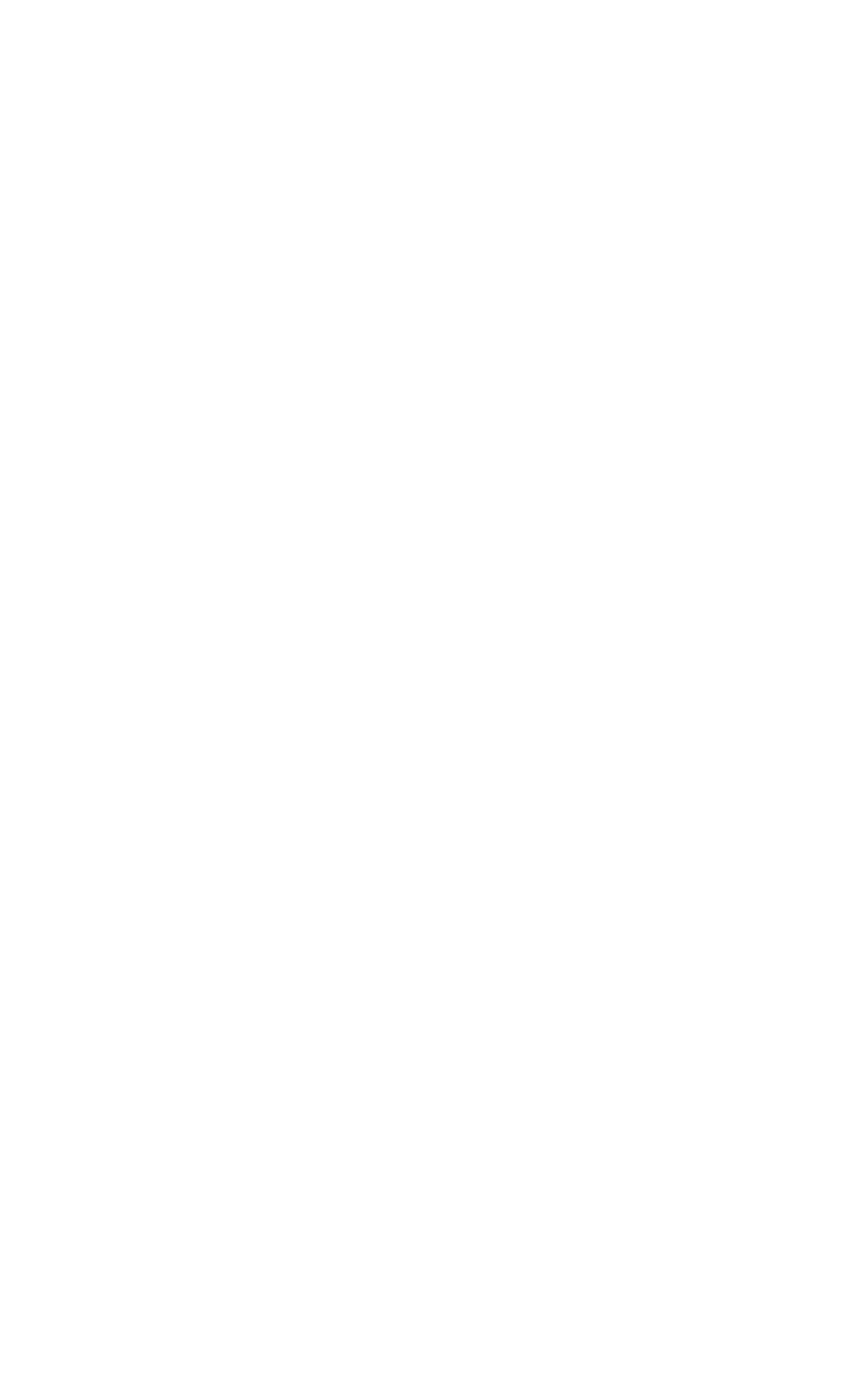$\mathcal{T}$   $\mathcal{T}$  e're on our way to meet Charlene's family for the first time, listening to Townes Van Zandt in the car, and Charlene's saying, "'Pancho and We're on our way to meet Charlene's family for<br>the first time, listening to Townes Van Zandt in<br>Lefty' is me and my Daddy's song," when I suddenly smell fire. All along Highway 33, the smell of wood burning. She laughs. "Don't laugh," I say, "might be a forest fire." She says, "First time south of the Mason-Dixon, and now you're Woodsy Owl."

"I feel vigilant," I tell her, gripping the wheel tight with both hands, as we come over a hill and, on the horizon, points of orange flames burst from the tree line. "What the hell is that?" I say. "Those are laurel oaks. Those are pitch pines," she says. "Not the damn trees," I say. "The fire. We got to call your parents, tell them it's time to evacuate. We got to get the hell out of Georgia." She puts one hand on my knee and points to the parallel rows in the woods alongside the road, explains how the fire is burning in even rows, how it's controlled. "Doesn't look controlled," I tell her. "Looks way the hell out of control." Nacreous black smoke rises above the pines. She says her parents live about ten miles from here. "Correction," I say. "*Used* to live. It's all burned. You can't go home again. Home is a marshmellow." "*Mallow*," she says. "If you're talking about the spongy confection that you northerners eat two times a year when you go camping—that's a marsh*mallow*."

"No way," I say. "It's mellow as in 'don't harsh my mellow.'" "You think I'm just some country rube."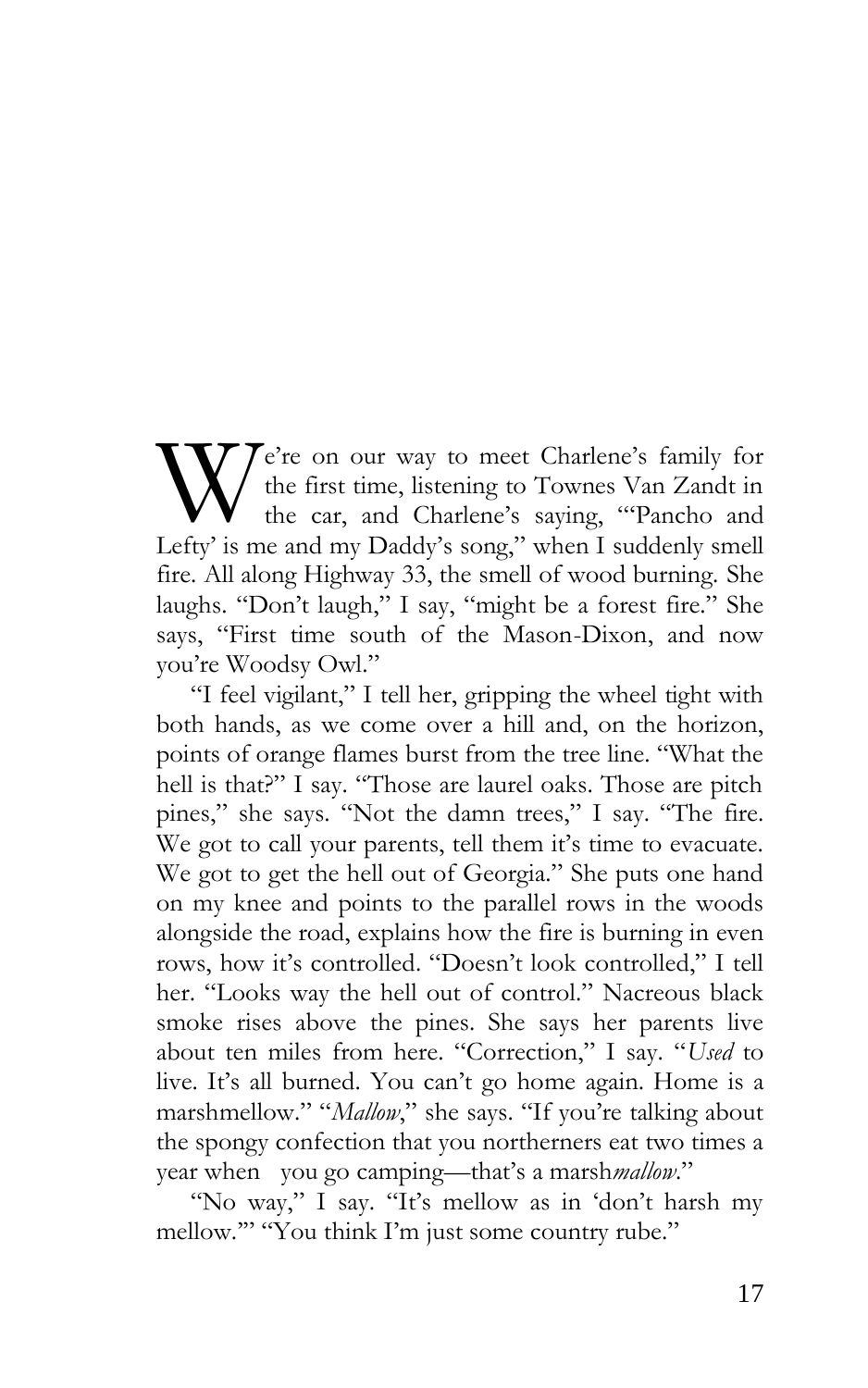"Your parents probably think I wear a yarmulke, right?"

When we get to Charlene's house in Maclay, Georgia, the sun is fading behind the red barn like the head of a match, smoke curling out of the chimney, and the wisteria is blooming purple. We'd left Brooklyn three days earlier and now I'm walking on cramped, uneasy legs to meet her father, Eban, who's wearing Carhartt overalls and a plaid shirt and has the handshake of a grizzly bear.

After the introductions, he says, "We got a few hours before supper.

Come see my cows, Dean."

It's just not a sentence you hear in Borough Park. Come stand guard while I hotwire this car; why don't we huff paint anymore; yeshiva isn't good enough for your son, he has to be a pianist too? But never: come see my cows. Over at the barn Eban pulls open the sliding door and barn cats scatter in every direction. Inside there is this machine that swivels around like a lazy susan. The cows walk down a ramp toward Charlene's younger brother, Ted, who's wearing a Falcons cap. "He's only thirteen," Charlene says, and playfully knees her little brother. She's looser here. The cows are moving in backwards to the lazy susan thing to get milked. Suddenly Charlene and her mother are gone to pasture and I realize I'm alone with her father. I'd learned a few things living with Charlene in Brooklyn where she's a New York Teaching Fellow, like I learned that hay is made out of alfalfa or grass or clover. This astounds me. Frankly I thought hay was made of hay, that it was a legitimate plant one grows. Charlene's Daddy, as she creepily calls him, strikes me as the sort of man who can go ungodly stretches of time without speaking, so I feel obligated to talk. Some of the cows don't have tails, so I say to her father: "Are those the females?"

"Are who the females?" He's got a real peaceful face.

"The ones with no tails," I say.

He goes bug-eyed for a moment, reddens in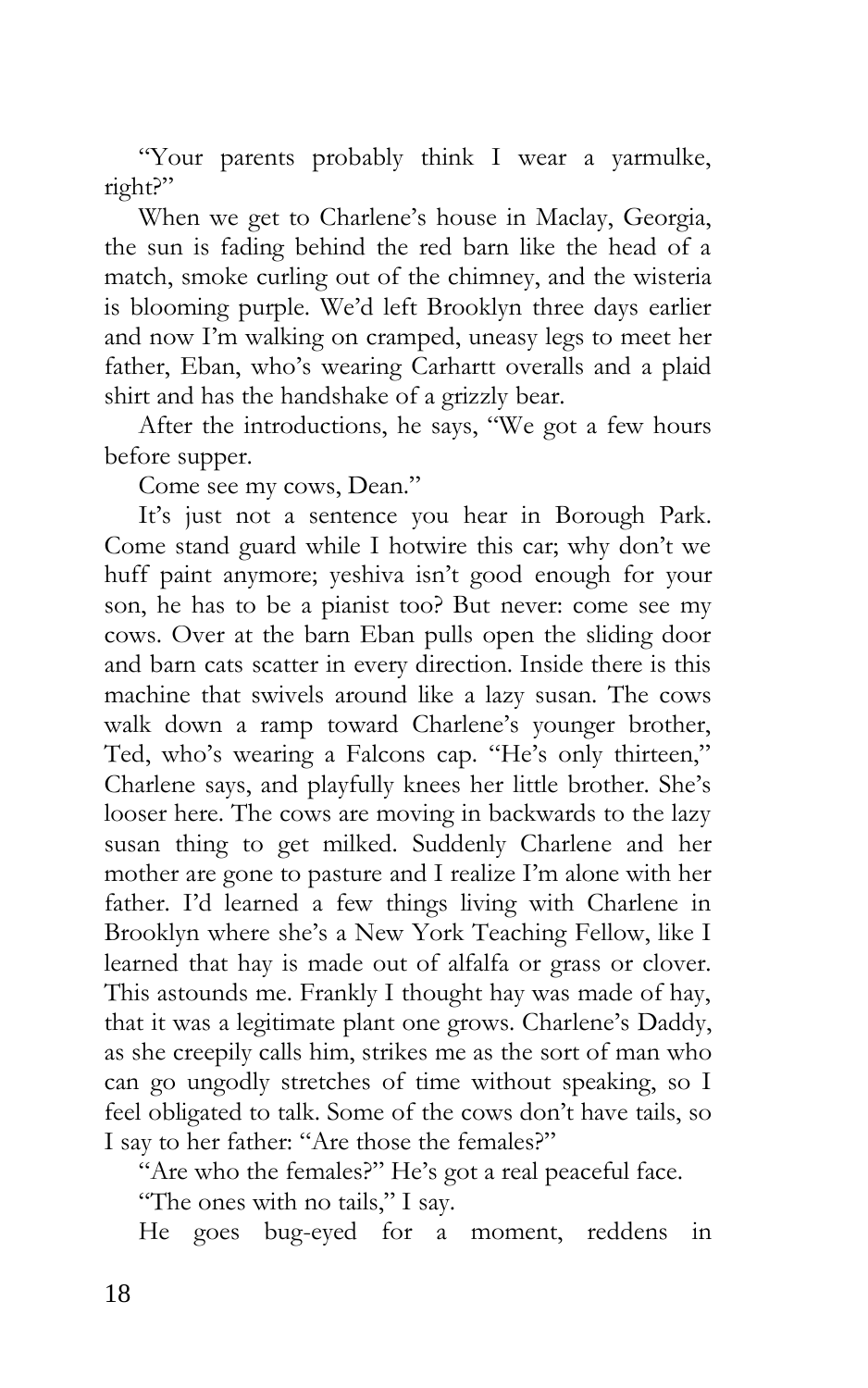embarrassment, then slaps me on the back. "You're pulling my leg, right?"

I tell him yes, of course. He wipes his eyes clear with the back of a dirty finger, and explains what he'd done was experiment with tying tight bands on the cows' tails early on in their lives, so their tails just withered and fell off in about seven days or so, and that way they don't get caught in the machine.

My nausea somehow passes for intense concentration. "You're really interested in this stuff," he says.

Eban leads me over to the milking station and this is the closest I've ever been to a cow, though I came close and blew it once before. At my eighth-grade field trip to Old Sturbridge Farm I snuck off with Betsy Breitman, the first and last Jew I ever dated, and while everyone else went to the barn to watch how milk gets made and butter churned, we snuck off to the cider mill where Betsy tried to crush my arm in the wooden screw press. We filled our pockets from the barrels of Baldwins and Roxbury Russets; then dug our hands, right up to our elbows into the apple pomace sitting in uncovered buckets: we touched the silty, rich, sticky stuff—made up of ground skin and seed and flesh, before it'd been pressed to cider. We were both Brooklyn kids and we'd seen apples but not ground up like this. We picked it up, smelled, tasted, sweet then tannic, smeared it like war paint on each other's faces. Then I found a hand saw hanging on the wall and with a saw tooth drew a drop of blood from her finger, a drop that just hung there, quivering and bright, and once I had done the same with my finger, we pressed them tight together, and in all that excitement we completely forgot to make out.

Now I can hear the cows lowing restless. Charlene and her mother return. Ted is down on his knees preparing the cows to be milked and that's when Eban says, "Dean, why don't you give it a try." In my head I'm thinking there's no way I can do this, but Charlene is right there. Her mouth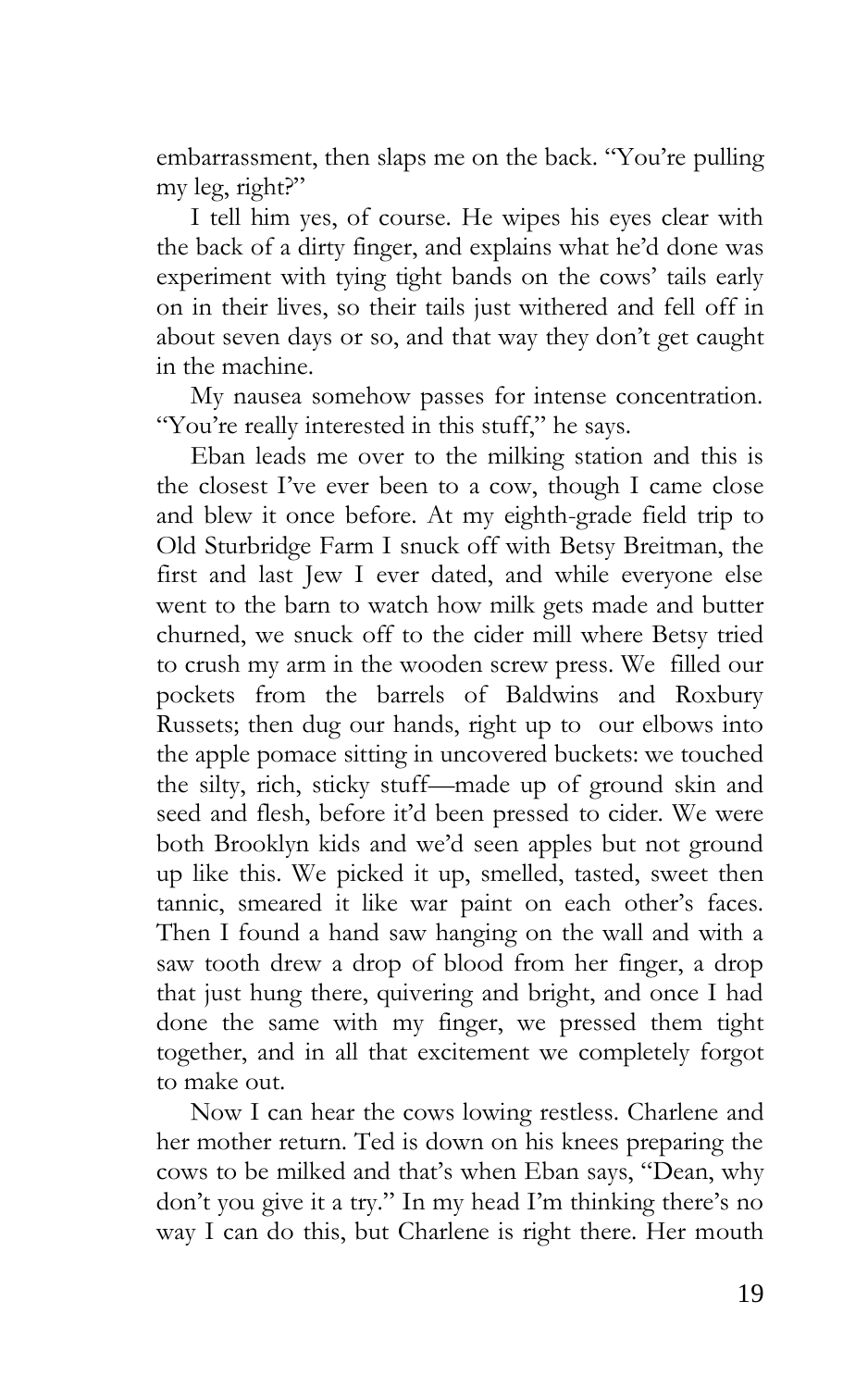draws a hard line. I say, "No thanks," but then I hear, through Charlene's closed lips, a soft murmur of disappointment, or else irritation. The instant I hear this I know I am moments away from having cow tits in my hands.

Ted hands me a clean rag and a tin bucket filled with warm water and a little bleach, and shows me how to do it. Charlene's eyes are wide, unblinking. Eban puts his arm around her shoulders. The cow jostles about, restless on the platform, her coat has a heavy scent. She turns and looks back at me with her big bug-eyes, her wondering eyes. This thing before me looks like some swollen veiny balloon. Reaching out, I wipe it and through the worn rag I feel its blood just below the skin. It is warm to my touch, a hot aching thing.

At dinner we say grace, all of us holding hands. Her father sits there so fiercely quiet and peaceful, erect and rigid, and without thinking about it, I follow his comportment. At times we spontaneously turn toward each other and exchange these moronic expressions. Charlene asks for my plate to serve me some Angus steaks, I don't know what that is but it's fresh, I know it's fresh because it comes from their land. It was a part of them. And I think this is the first time I've eaten a vegetable that I'd seen picked off the vine. When I taste the collard greens, the mother chirps, "You like 'em?" as though I were her child using the toilet for the first time. Charlene tells me her mother will give her the recipe if I love it that much. I jump in here, tell them how my grandmother used to intentionally withhold one key ingredient from her chicken soup recipe, driving the women in my family nuts, a different ingredient each time. They all just look at me as if to say, *Your grandmother sounds awful*. After a brief silence, Eban lifts his single malt and says to me, "Shalom. It's great to have you here. Great to finally meet you." They all take turns saying Shalom.

"Do you read much Torah?" the mother asks, her eyes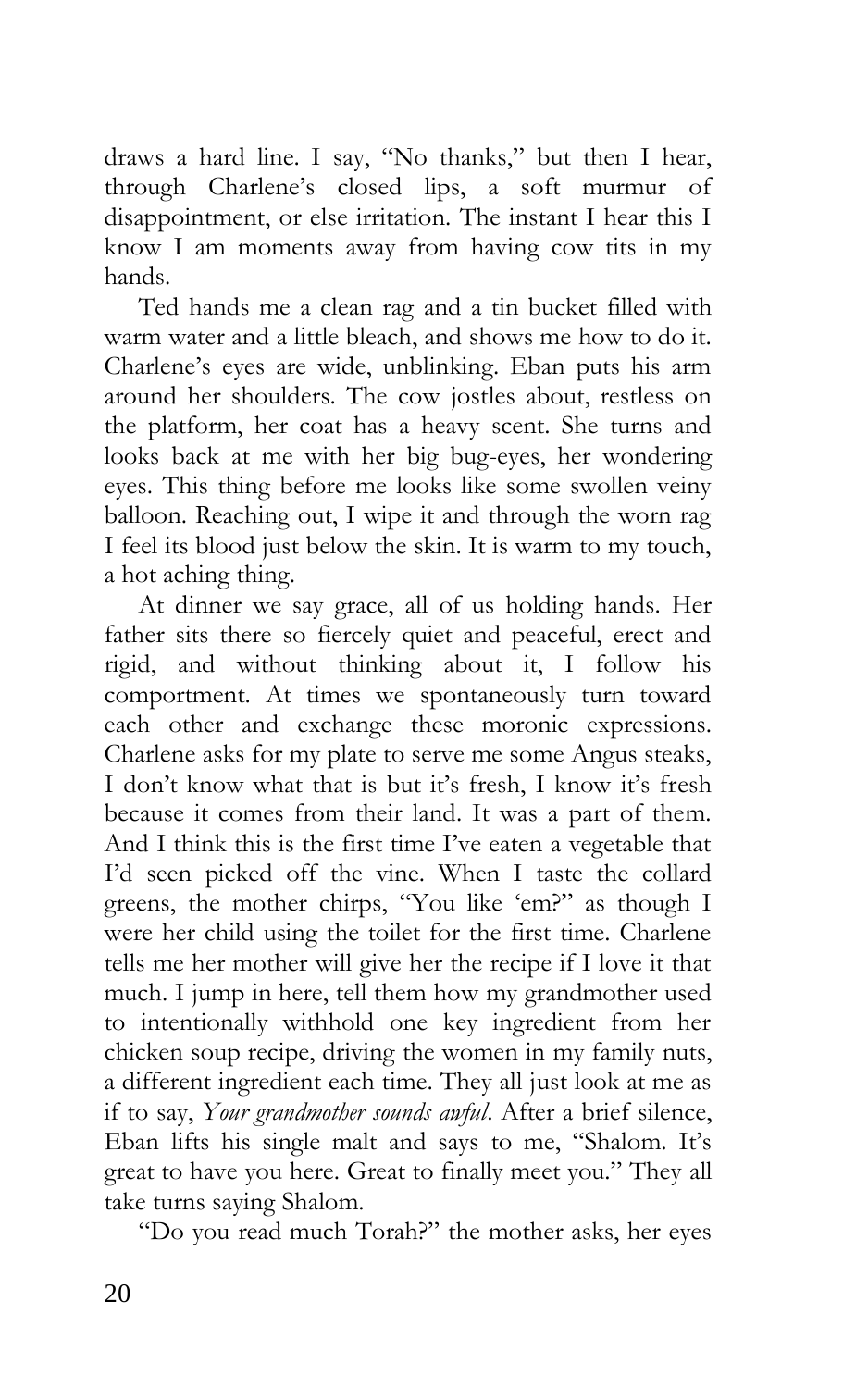shifting between her daughter and her husband. When I'm not having sex with your daughter, yes, I'm reading much Torah. Instead I say: "To tell you the truth, my family is not really religious. Charlene is probably more Jewish than me." "Charlene is not…." the mother starts to say, looks at her husband, then settles for a "*Well*," that drops like a potato sack on the table. This is followed by unnecessary throat clearing and the sound of forks clinking against the porcelain plates. They begin to talk amongst themselves: Ted has blood in his eye from being hoofed in the face a week ago but it's almost healed; Charlene is dying to be assigned to a Special Ed. class in Bed-Stuy next year; mother has taken up needlepoint; Eban insists there's no way state legislature can outlaw tail docking. I down another glass of wine, sit back with a full belly after the last gulp has slid down my throat and think how different this is: no jealousy, no cursing, no farting, no cutting words. They want to watch home videos later; they want to play cards. The mother turns to me: "Does your religion allow gambling?"

Later that night, I cannot sleep with the animals going berserk. Giant insects beat their wings against the thick, humid air. Who can sleep with this racket? Beside me, across the room, I can hear her brother, Ted, snoring away, the deep peaceful sleep of country life. I could have carried his bed out to the barn and he wouldn't have woken up. Charlene and I have been forbidden from sleeping together so I'm sharing a room with her kid brother. The floor is cold on my bare feet when I stand up, go to the door, turn the knob slowly, and watch my shadow lengthen across the hallway. Down the hall, I pass Charlene's room and quietly push open the door. In the light of the moon, I can see the silhouette of her body, the outline of her nightgown. On my tiptoes I lean in and freeze when she stirs. While she rolls over I hear the soft rustling of the sheets. She raises her arms over her head. Above her is a canopy bed, four pleated panels of chiffon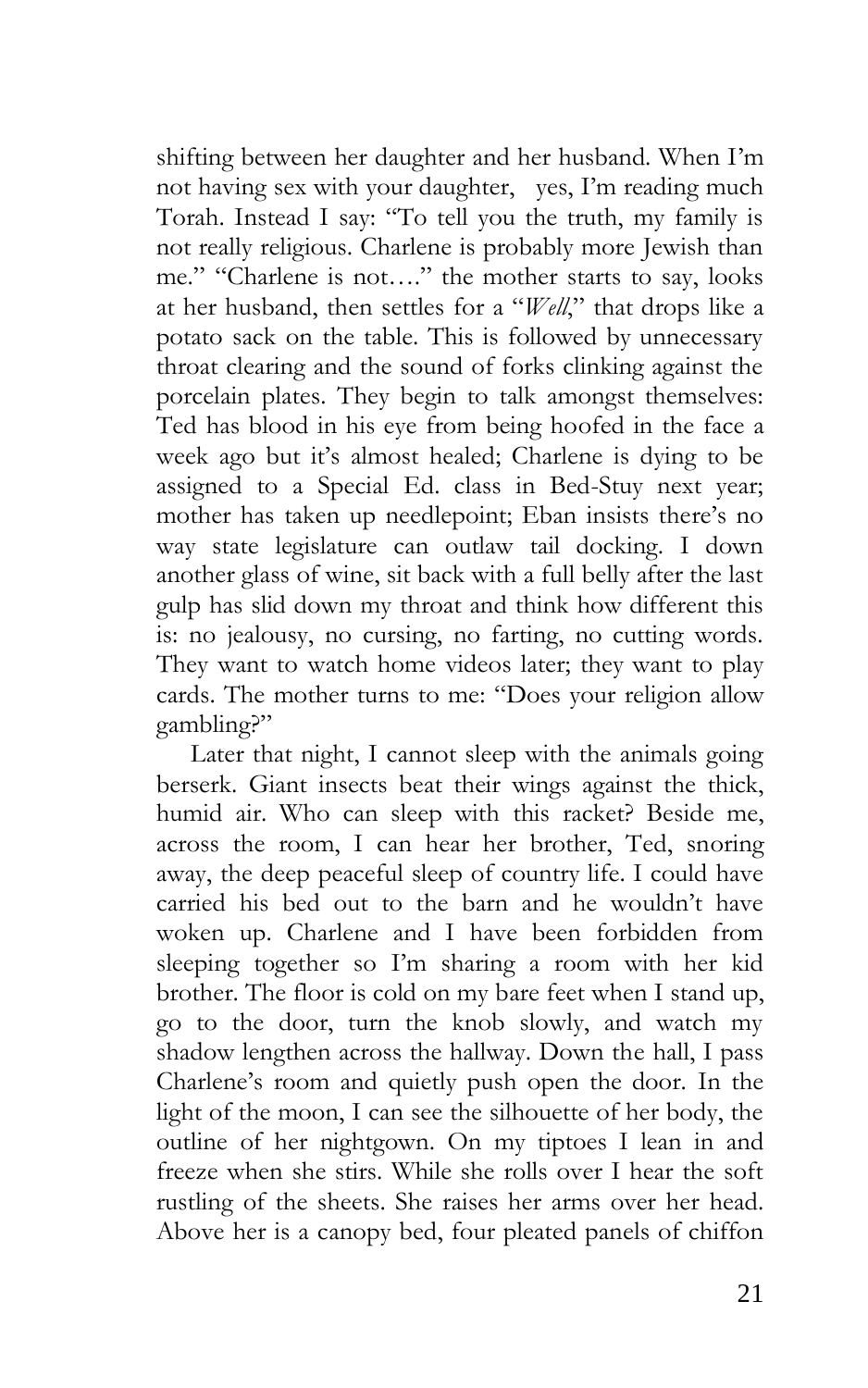curtains. Above the bureau against the far wall is an arabesque mirror, curved and bodacious, and slung over its shoulder is a blue sash with the words done in gold leaf: Miss Georgia Peanut Festival 1988. And there's a Led Zeppelin *Houses of the Holy* poster on the closet door. All this time living with the Peanut Queen and I didn't even know. My eyes go to her sleeping form. What else don't I know? How did she win the pageant? Did she tap? Beatbox? What was her talent? More importantly does she still have the dress?

And then she rolls toward me. I can see the big banana curls frame her face, stacked like perfectly overlapping shingles. It's her real hair too. Not like the orthodox wigs my mother wears to cover her sacramental baldness. Only the best wigs, my father was proud of saying. None of the cheap synthetic ones with cowlicks or mesh caps, none of those wigs 40% off on account of storage smell. Once, as a kid, I saw through the crack of the bedroom door my mother putting on her wig before dinner, and I know I should not have looked, but I stood there frozen. Through the crack of the door, I watched her carefully flip the wig inside out and stretch the lace cap over her head, pink and flaking and wrinkled: her true self. Inside me something stirred. It was ugly and I hated myself for thinking so. Then I watched her pull the wig into place, touch her temples to make sure it wasn't crooked. She bobby-pinned the hair behind her ears, checked the mirror for flyaways, and before she could turn around I was running down the hall.

Closing the door to Charlene's bedroom, I sneak back out to the moonlit hallway, the wood creaking and groaning. I just feel the weight of my feet on this old cherry wood that Charlene's granddad hauled out of the woods half a century ago, and I am almost to my room when I hear a voice from the ground floor: "Come down if you can't sleep."

I find Eban downstairs in the kitchen drinking coffee.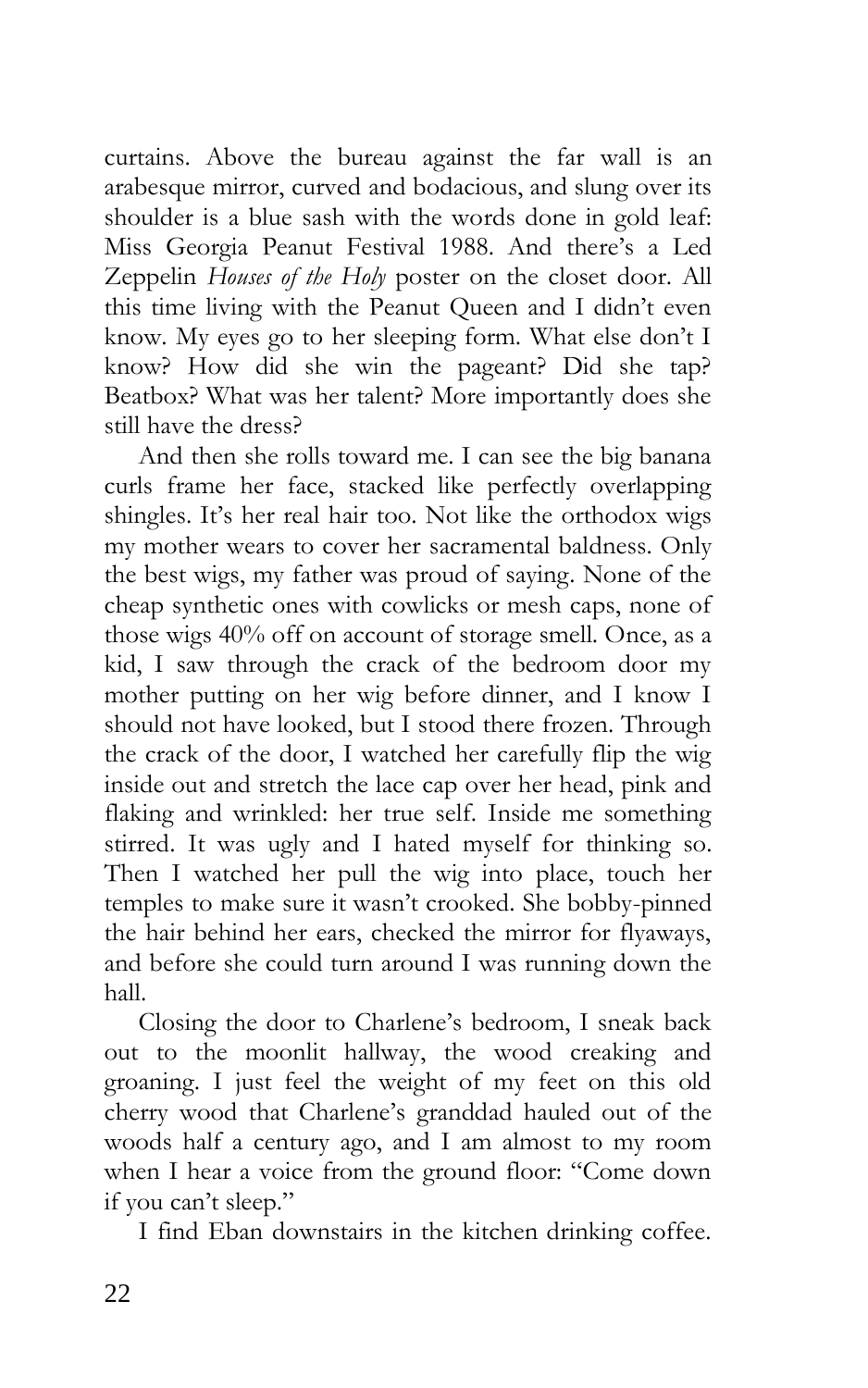That's what a man does. Drinks coffee at midnight out on his porch overlooking a farm. Tomorrow's not a big day because every day is big, the same, and gorgeous.

He gives me a mug of chicory coffee and we go out onto the porch and sit in rocking chairs. It's midnight and the noise from the insects makes a sound like a heartbeat, like the night itself has a steady pulse. The steaming mug is right below his chin, snuggled up. "Bitter isn't it," he says, once I've taken a sip and winced. "It can be a whole lot worse," he says, "my daddy used to drink trucker sludge bacon grease and coffee grinds. That kind of bitter is barely tolerable. Matched his personality, too." He gives a short laugh, sips his coffee, looks out over the farm. "Barely tolerable."

I tell him since I've never been out to the country before, never really left the city, sleeping out here is going to be an ordeal. He laughs at that, repeats the word "ordeal" as though I have no business using it.

"You haven't told me anything about your parents," he says. "Your parents alive?"

"Do mothers ever die?" I joke and he sips his coffee, keeps looking straight ahead into the night.

"Mine did," he says, calmly. But he doesn't get angry. He sits there gently rocking with an Old Testament dignity. His cologne smells like horse leather. I want to burrow my head in his shoulder and sniff him forever.

"Well, what are your folks like?" he asks.

I thought of my father and mother driving out to see my grandparents in Yonkers for Passover. Whole ride my mother was farting, driving and farting, apologizing by saying, "It's perfectly natural," and my father got his nose bleeds—three of them in fact. Two there, one on the way back, saying, "It is too dry, Hilda, you run the heater and it dries me out." "Stop picking!" my mother screamed. We pulled over at a rest stop so my dad could get some paper towels for his nose. We all went to the bathroom and when we returned, immediately when my mother closed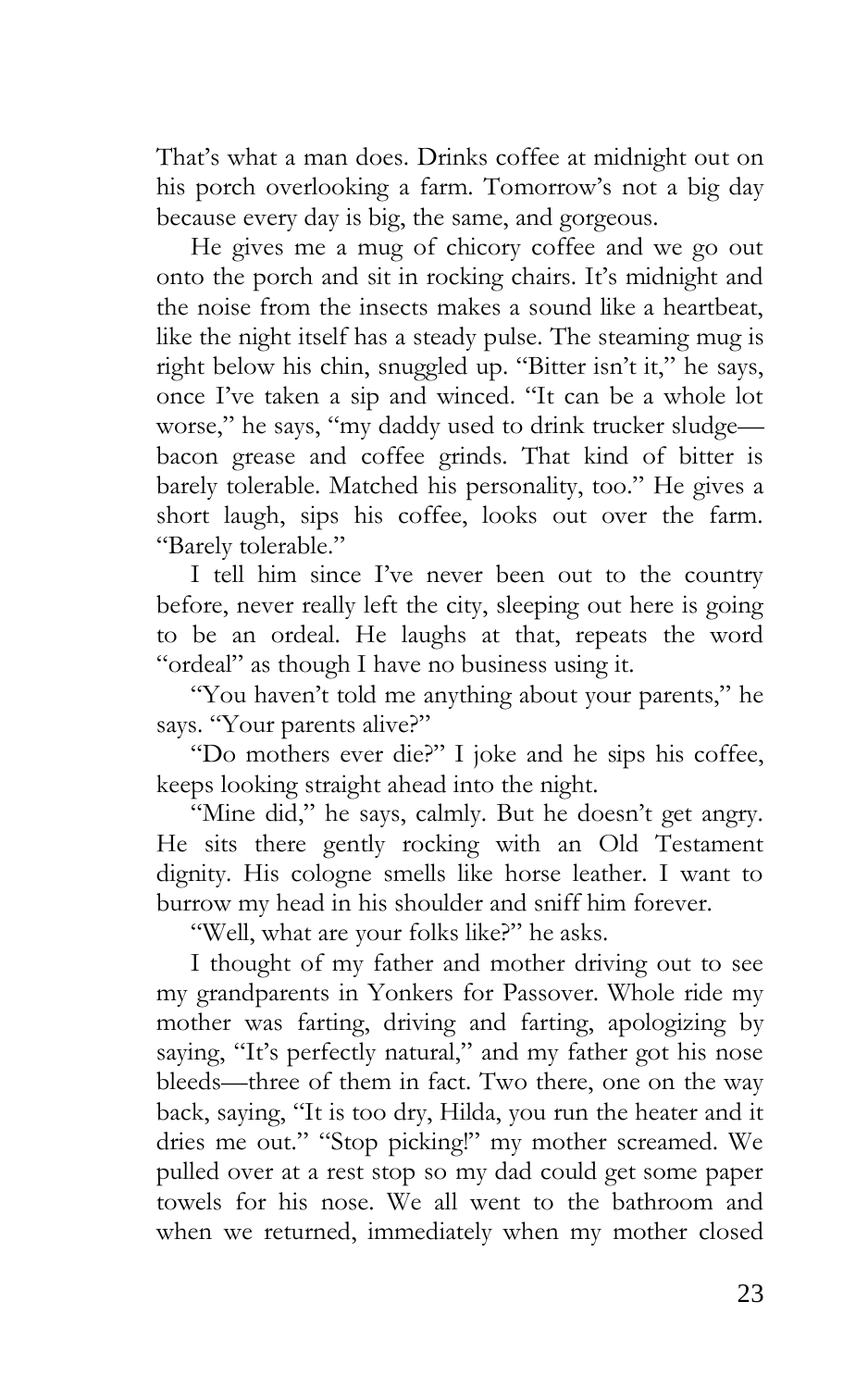the door, she farted again. My father said, "You wait to get back into the car to do that?" My mother says it only now arrived. Please, I tell them, shut up both of you. Everyone shut up.

"Nice folks?" Eban asks.

"Very nice," I tell him, and he says he hopes to meet them someday.

"You'll meet them," I say.

"That'd be great. We'd love to have them down."

I know my parents would never accept that invitation; they wouldn't last five minutes here. I ignore my father's warning in my head: "99% of relationships don't work out."

I lean back in the wicker chair, just picturing myself on a tractor, a nice straw hat, you need a hat in these parts, saying things like "these parts," and Van Zandt's in my head singing about skin like iron, breath as hard as kerosene and I know he's talking about me. I do pull-ups in the barn, write my children's birthdays in my Bible, capitalize God, and when wisteria weeps its incense I don't marvel at it: I plow the fields on my tractor, and do things out of kindness I suppose.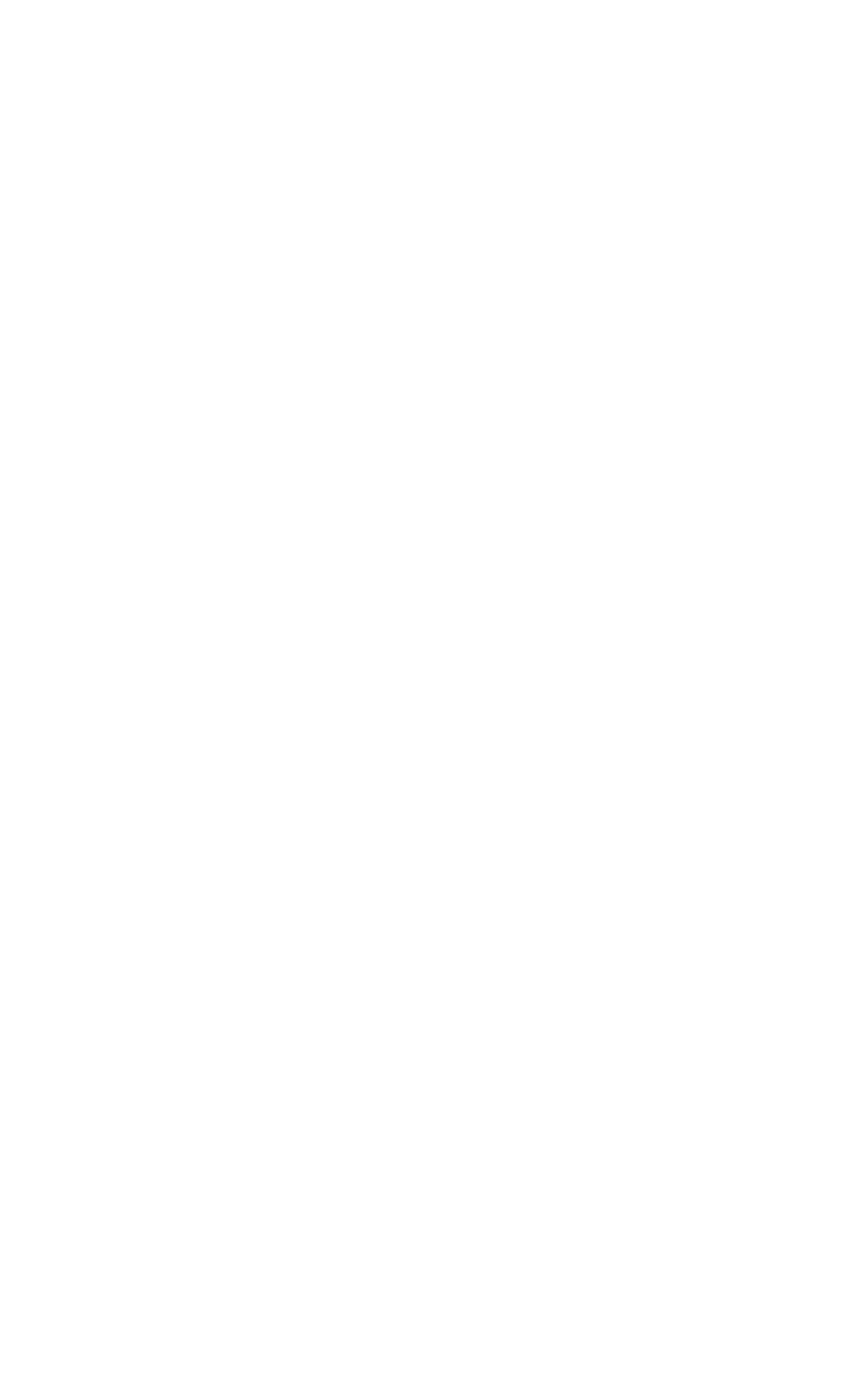### **L A G R A N J A**

*Translated by*

Jessica Bolduc Karan Soni Bryson Harrison Isabel Miller Zachary Koschene Maximiliano Lozano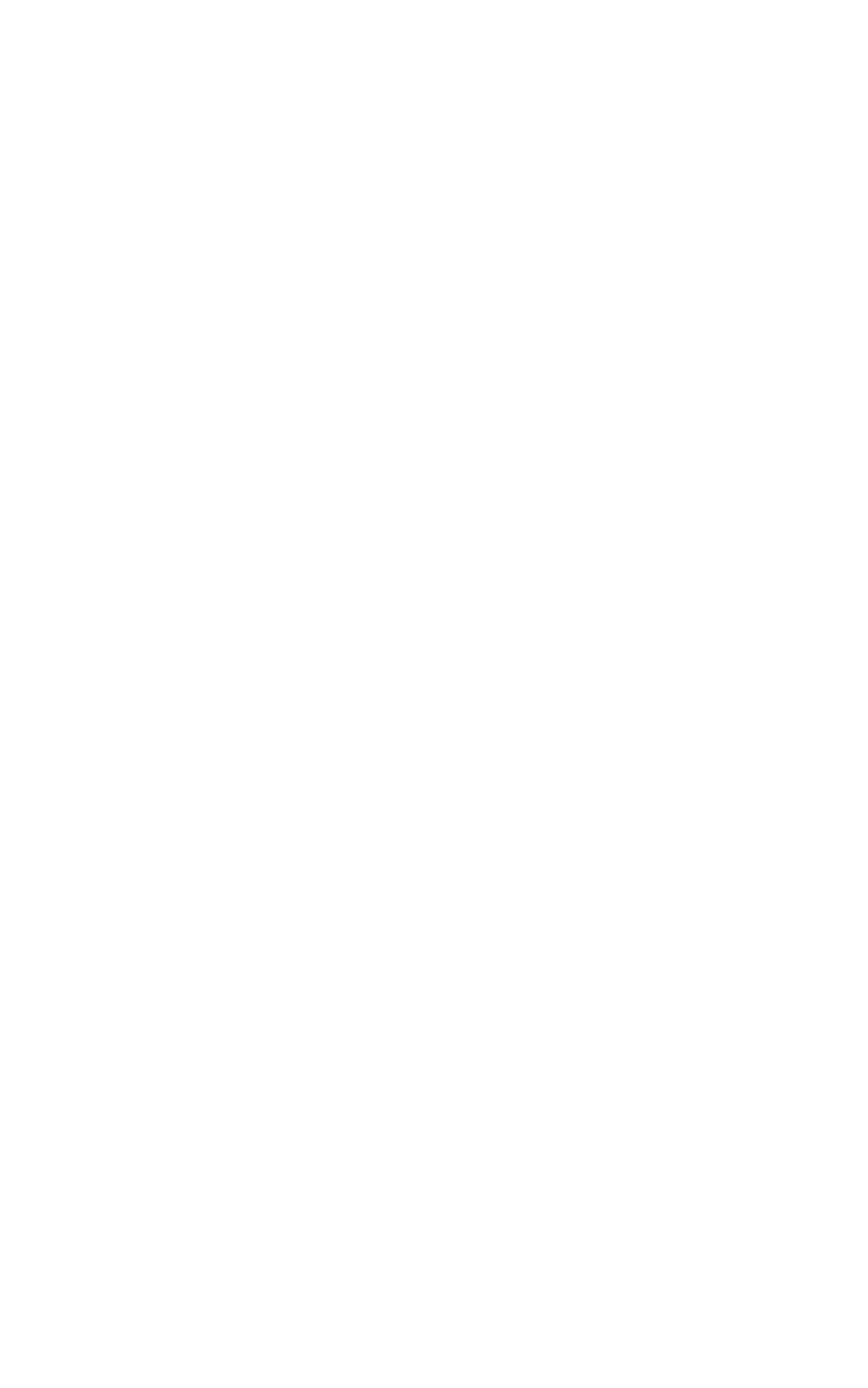stamos en camino a conocer a la familia de Charlene por primera vez, escuchando a Townes Van Zandt en el auto, y Charlene diciendo "Pancho and Lefti' es la canción mía y de mi papá", cuando de repente huelo el incendio. A lo largo de la autopista 33, hay un olor de madera quemada. Ella ríe. "No te rías", digo, "podría ser un incendio forestal". Ella dice, "Primera vez en el sur de Mason-Dixon, y ahora pareces Woodsy Owl, el búho del Servicio Forestal de los Estados Unidos".  $\prod$  ("Panch")

"Me siento vigilante", le digo, apretando el volante con ambas manos, al subir por la colina, en el horizonte vimos brotar puntos de llamas anaranjadas que salían desde las hileras de los árboles. "¿Qué demonios es eso?" digo. "Esos son robles de laurel. Esos son pinos", dice ella. "No estoy hablando de los malditos árboles", digo. "El incendio. Tenemos que llamar a tus padres, para decirles que es hora de evacuar. Demonios, tenemos que salir de Georgia". Ella pone una mano sobre mi rodilla y señala las filas paralelas en el bosque a lo largo del camino, explicándome cómo arde el fuego en filas iguales, cómo está controlado. "No parece estar bajo control", le digo. "Parece estar fuera de control". El humo negro nacarado se eleva sobre los pinos. Ella dice que sus padres viven a unas diez millas de aquí. "Corrección", digo. "Solían vivir. Todo está quemado. No puedes volver a casa. Es malvisco". "*Malva*", ella dice. "Si estás hablando del dulce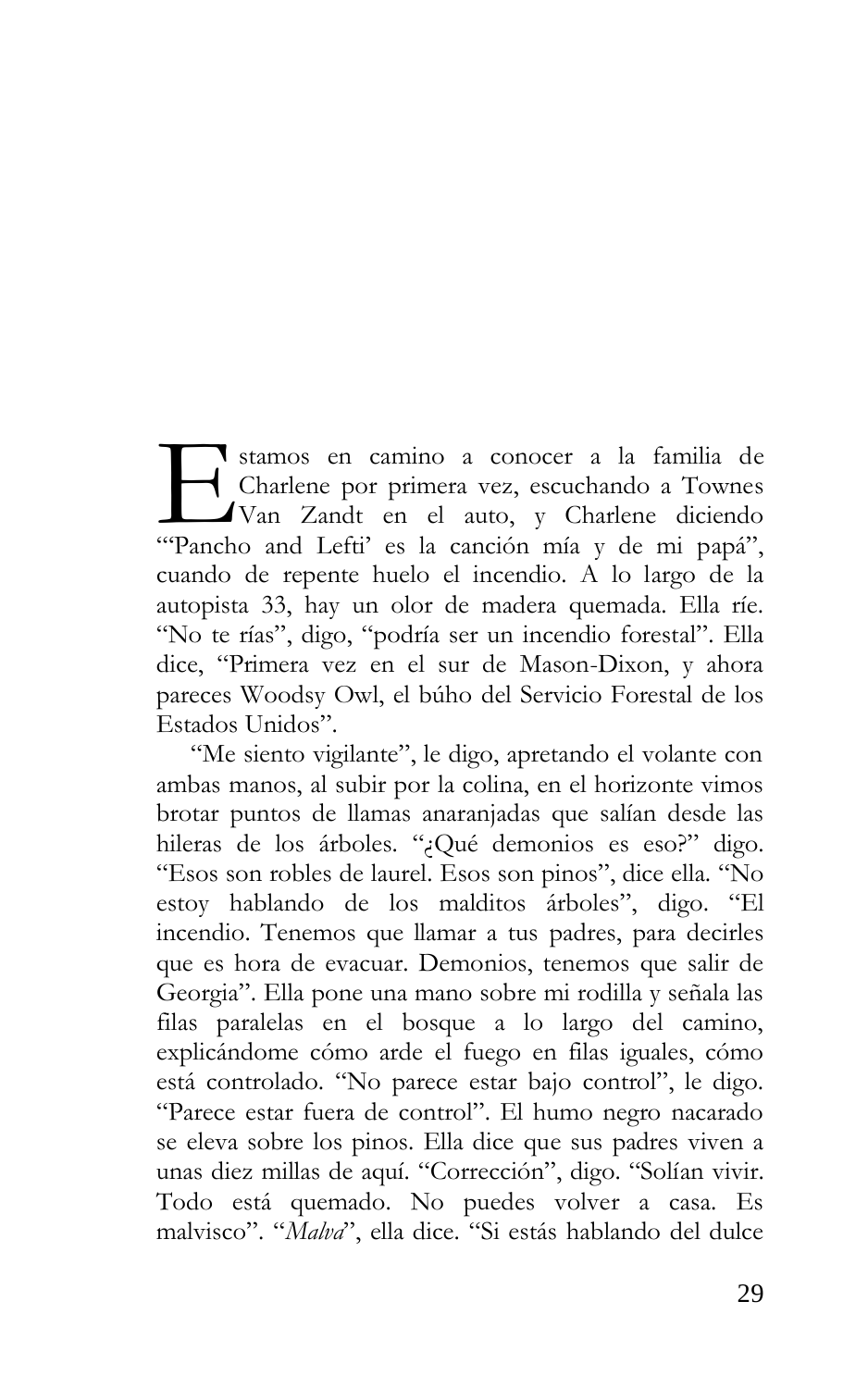esponjoso que ustedes los norteños comen dos veces al año cuando van a acampar, eso es un *malvavisco*".

"De ninguna manera, digo. "Es malvisco en el sentido de que todo está mal".

"Crees que solo soy una campesina rústica".

"Tus padres probablemente piensan que uso una kipá, ¿verdad?"

Llegamos a la casa de Charlene en Maclay, Georgia, el sol desvanece y detrás del establo rojo, como la cabeza de un fósforo, el humo sale de la chimenea y la glicina florece de color púrpura. Salimos de Brooklyn tres días antes y ahora estoy caminando sobre piernas estrechas e inquietas para encontrarme con su padre, Eban, que lleva un mameluco Carhartt y una camisa de cuadros y tiene un apretón de manos de oso pardo.

Después de las presentaciones, él dice, "Tenemos un par de horas antes

de la cena. Ven a ver a mis vacas, Dean".

Simplemente no es una oración que escuchas en Borough Park. Venga

a hacer guardia mientras brego con el sistema eléctrico de este auto; ¿por qué ya no resoplamos pintura? ¿yeshiva no es lo suficientemente bueno para tu hijo? ¿también tiene que ser pianista? Pero nunca: ven a ver mis vacas.

Allá en el granero, Eban jala la puerta corredera abierta y los gatos se dispersan en cada dirección. Adentro hay una máquina que gira como una bandeja giratoria. Las vacas caminan por la rampa hacia el hermano menor de Charlene, Ted, que lleva una gorra de los Falcons. "Solo tiene trece años", dice Charlene, y juguetonamente le da un rodillazo a su hermanito. Ella es más libre aquí. Las vacas se están moviendo hacia atrás hasta la cosa giratoria para ser ordeñadas. De repente Charlene y su mamá se han ido al pasto y me doy cuenta de que estoy solo con su padre. Había aprendido unas cosas viviendo con Charlene en Brooklyn donde ella es una ayudante de cátedra en Nueva York, como aprendí que el heno es hecho de alfalfa o de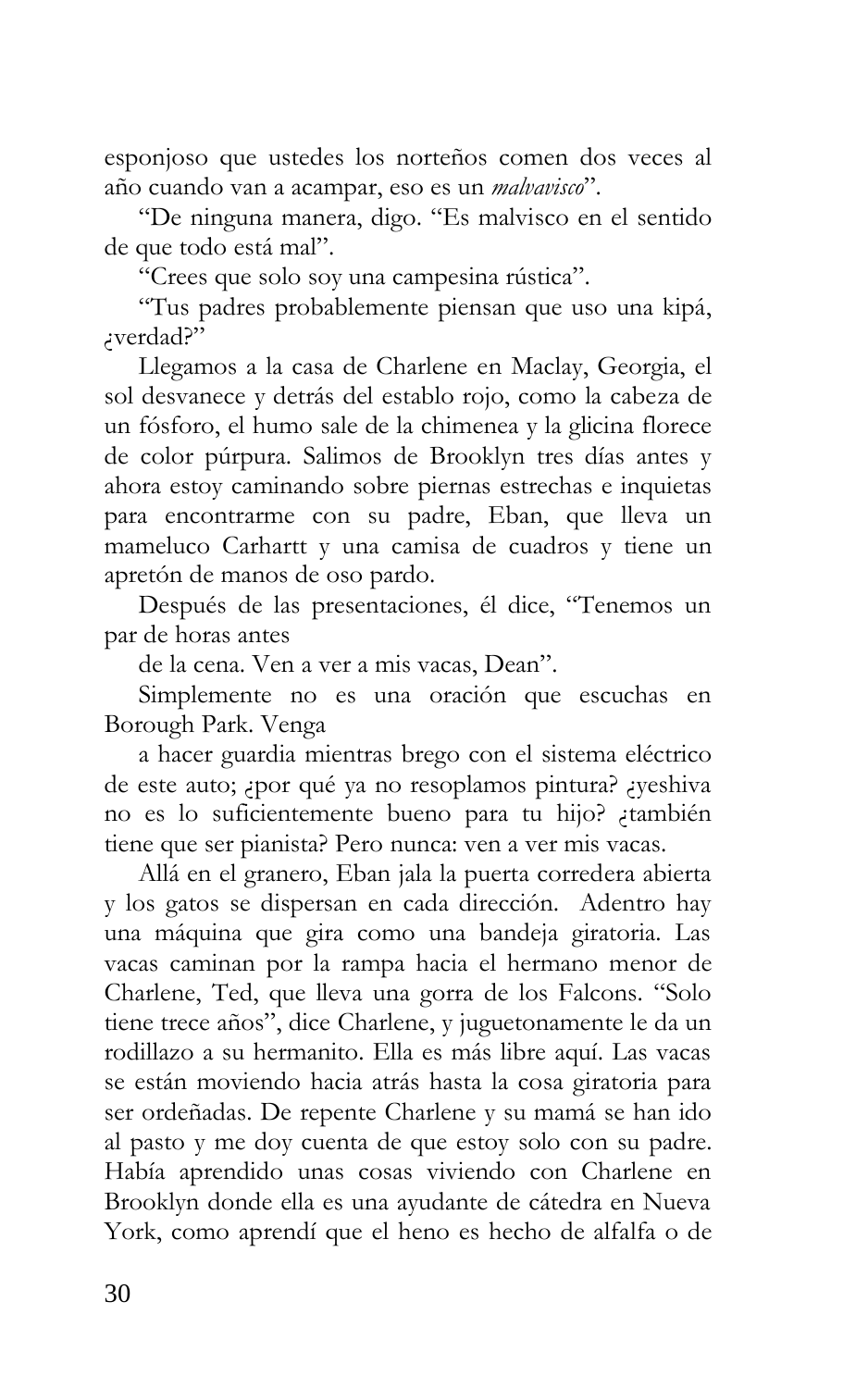hierba o trébol. Esto me asombra. Francamente pensé que el heno era hecho de heno, que era legítimamente una planta que la gente cultiva. El papi de Charlene, como ella extrañamente lo llama, parece ser un hombre que puede ir una cantidad absurda de tiempo sin hablar, así que me siento obligado a hablar. Algunas de las vacas no tienen una cola, así que yo le digo al papá: "¿Esas son las hembras?"

"¿Quiénes son las hembras?" Tiene un rostro pacífico.

"Las que no tienen cola", digo yo.

Sus ojos se abren con sorpresa por un momento, se vuelve rojo con vergüenza, después me pega en la espalda. "Me estás tomando el pelo, ¿verdad?"

Le digo claro que sí. Limpia sus ojos con la parte posterior de un dedo sucio y explica que lo que él hizo era experimentar atando bandas apretadas en las colas de las vacas al principio de sus vidas. De esa manera, las colas se marchitaban y se caían más o menos alrededor de unos siete días y, por lo tanto, no se quedaban atrapadas en las máquinas.

Mi náusea de algún modo parece ser concentración intensa.

"¿Tú realmente estás interesado en estas cosas?" dice.

Eban me lleva a la estación de ordeño y es lo más cerca que he estado a una vaca. Aunque una vez me acerqué y lo arruiné. En la excursión en mi octavo grado a Old Sturbridge Farm yo me escapé con Betsy Breitman, la primera y la última judía con quien salí, y cuando todos los demás se fueron al granero para ver cómo se hace la leche y como batir la mantequilla, nosotros nos escapamos al molino de sidra donde Betsy trató de aplastar mi brazo en la prensa de madera. Nos llenamos los bolsillos de los barriles de Baldwins y Roxbury Russets; luego hundimos nuestras manos hasta los codos en el orujo de manzanas que estaba allí en cubos destapados: tocamos unas cosas limosas, pegajosas, y abundantes–hechas de piel molida y semillas y carne, antes de ser presionadas para convertirlas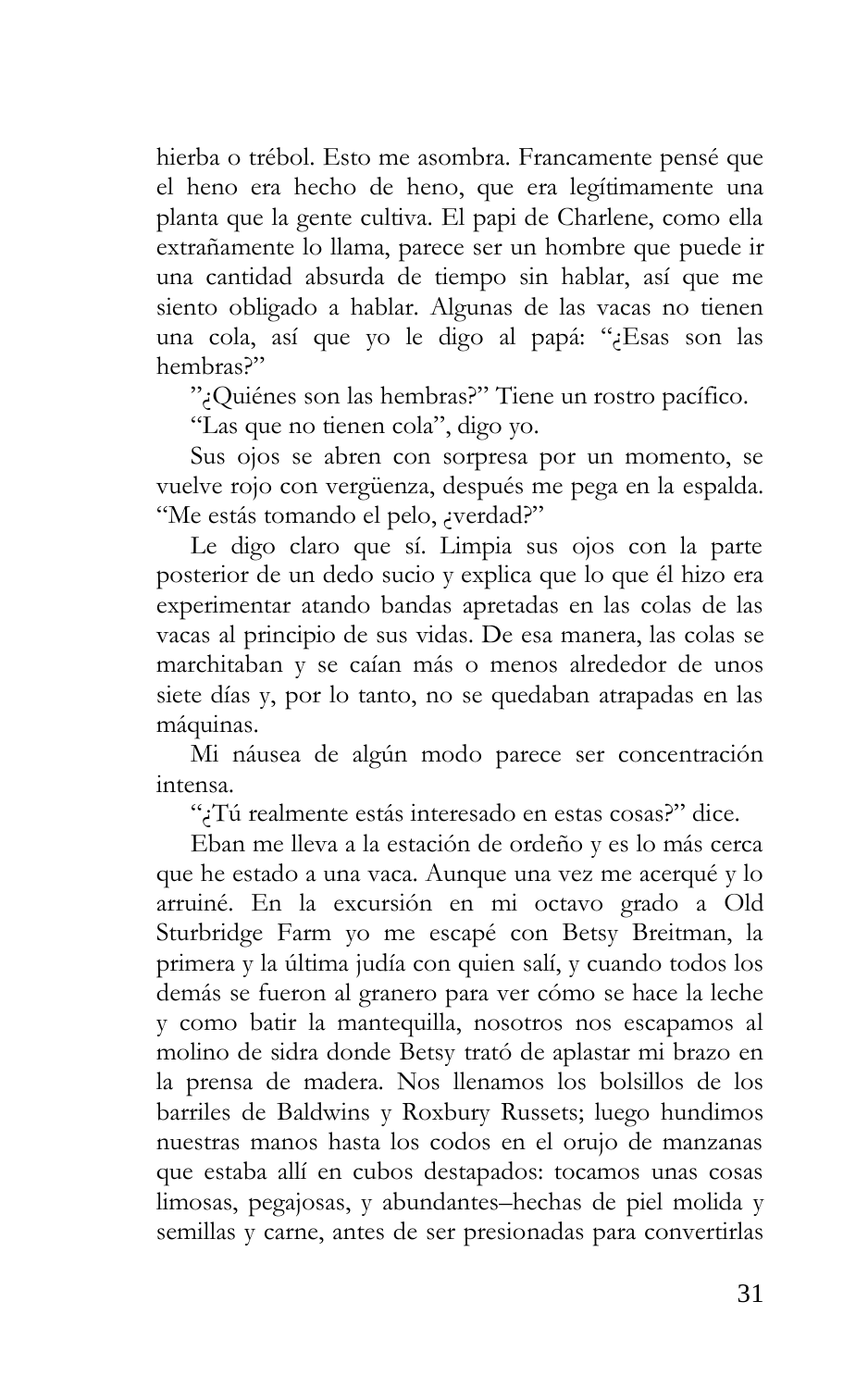en sidra. Nosotros dos éramos niños de Brooklyn y habíamos visto manzanas, pero no molidas así. Lo recogimos, lo olimos y lo probamos, era dulce y agrio. Nos untamos las caras con eso como si fuera pintura de guerra. Después encontré un serrucho guindando en la pared y con el diente del serrucho le saqué una gota de sangre, una gota que simplemente colgaba allí, temblando y brillante, y cuando hice lo mismo con mi dedo, los presionamos firmemente juntos, y perdidos en la intensidad de esa emoción nos olvidamos por completo de besarnos.

Ahora puedo oír las vacas mugiendo inquietas. Charlene y su madre regresan. Ted está de rodillas haciendo preparaciones para ordeñar las vacas cuando Eban dice, "inténtalo Dean". En mi mente pienso que de ninguna manera lo puedo hacer, pero Charlene está allí. Ella me mira con una cara inexpresiva. Le digo, "no gracias" y después escucho un murmullo de decepción o de irritación escapar por los labios cerrados de Charlene. En el momento en que lo escucho, sé que voy a terminar con las tetas de vacas en mis manos.

Ted me da un trapo limpio y un cubo lleno de agua tibia con un poquito de blanqueador y me enseña cómo ordeñar una vaca. Los ojos de Charlene están abiertos completamente y no parpadean. Eban pone su brazo alrededor de los hombros de Charlene. La vaca inquieta se mueve en la plataforma, su pelaje tiene un olor fuerte. La vaca me mira con sus ojos grandes llenos de curiosidad. Esta cosa ante mí se parece a un globo hinchado venoso. Extendiendo la mano, lo limpio y por medio del trapo siento la sangre que está por debajo de la piel. Se siente cálida al tacto, una cosa caliente y dolorida.

Durante la cena oramos mientras nos agarramos las manos. Su padre se sienta tan furiosamente callado y tranquilo, erguido y rígido, y sin pensarlo le sigo su comportamiento. A veces espontáneamente nos giramos e intercambiamos unas expresiones tontas. Charlene me pide mi plato para servirme un bistec Angus. No sé lo qué es,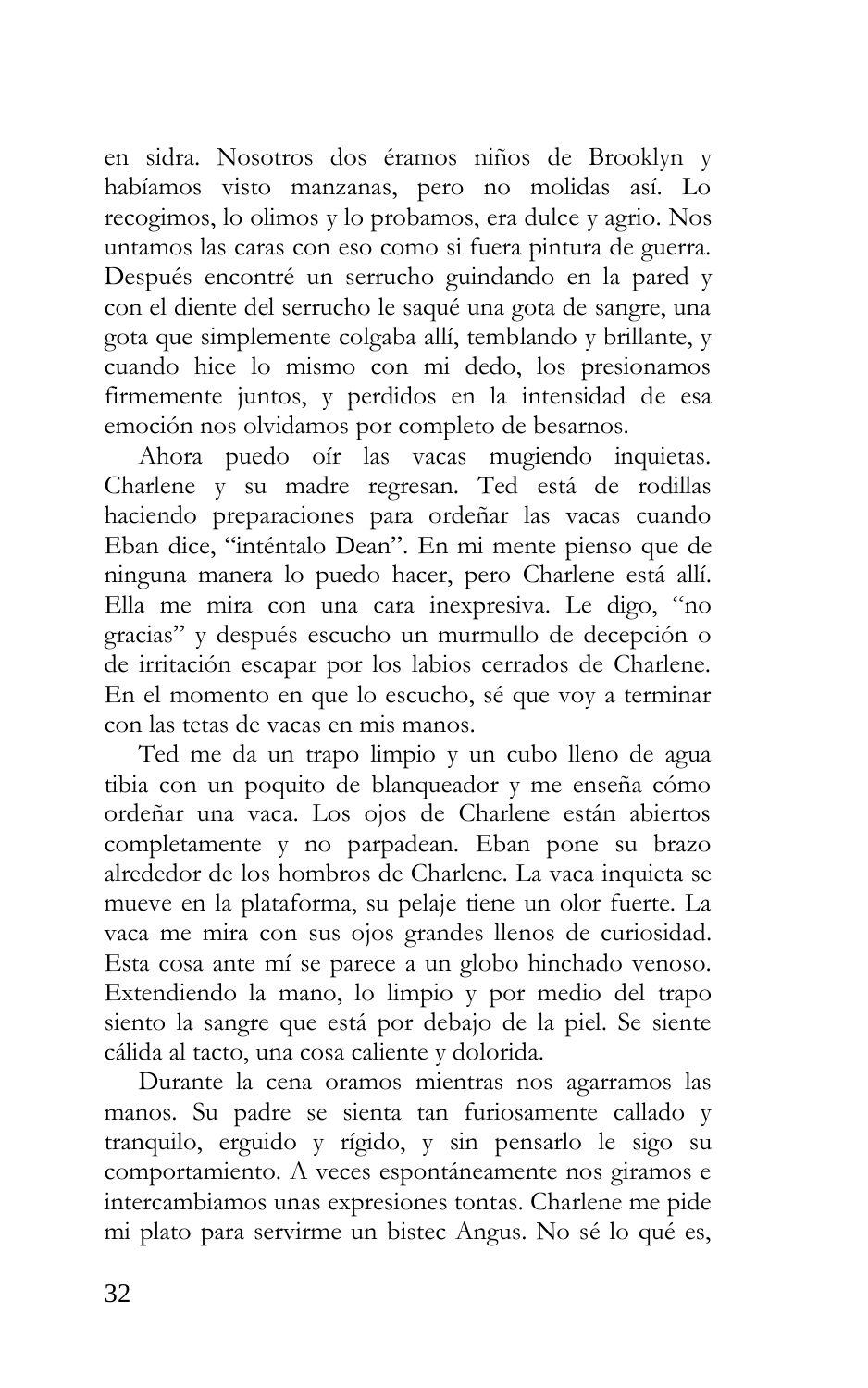pero está fresco; sé que está muy fresco porque viene de su propia tierra. Era parte de ellos. Y creo que esta es la primera vez que he comido una verdura que había visto recogida de la vid. Cuando pruebo las berzas, la mamá me pregunta "¿te gustan?" como si fuera su propio niño usando el baño por primera vez. Charlene me dice que su mamá le dará la receta a ella si me gustan mucho las berzas. De repente les cuento que mi abuela solía ocultar intencionalmente un ingrediente clave de su receta para hacer un caldo de pollo y las volvía locas a las mujeres de la familia porque cada vez mi abuela ocultaba un ingrediente diferente. Todos ellos me miraron con una expresión en sus caras como si me estuvieran diciendo, *tu abuela parece ser una persona terrible*. Después de un silencio breve, Eban levanta su whisky de malta y me dice a mi "Shalom. Qué bueno que estés aquí. Es un placer conocerte finalmente". Todos toman su turno y dicen Shalom.

"¿Lees mucho el Torá?" me pregunta la mamá mientras que su mirada cambia entre su hija y su esposo. Cuando no tengo relaciones sexuales con su hija, sí, estoy leyendo mucho el Torá. En realidad, le digo a ella "en verdad mi familia no es muy religiosa. Charlene probablemente es más judía que yo". "Charlene no es …" empieza a decir la mamá, pero mira a su esposo y decide decir "*Pues*", eso cae como un saco de papas sobre la mesa. Esto es seguido por un ruido innecesario de la garganta y el sonido de los tenedores haciendo "click" en el plato de porcelana. Empiezan a hablar entre ellos: Ted tiene sangre en su ojo debido a que fue golpeado en la cara por un casco hace una semana pero ya casi sanó completamente; Charlene está ansiosa por ser asignada a la clase de educación especial en Bed-Stuy el próximo año; mamá ha empezado a hacer bordado; Eban insiste que no hay una manera en que la legislatura del estado pueda prohibir el corte de colas.

Bebo otra copa de vino, me siento con la panza llena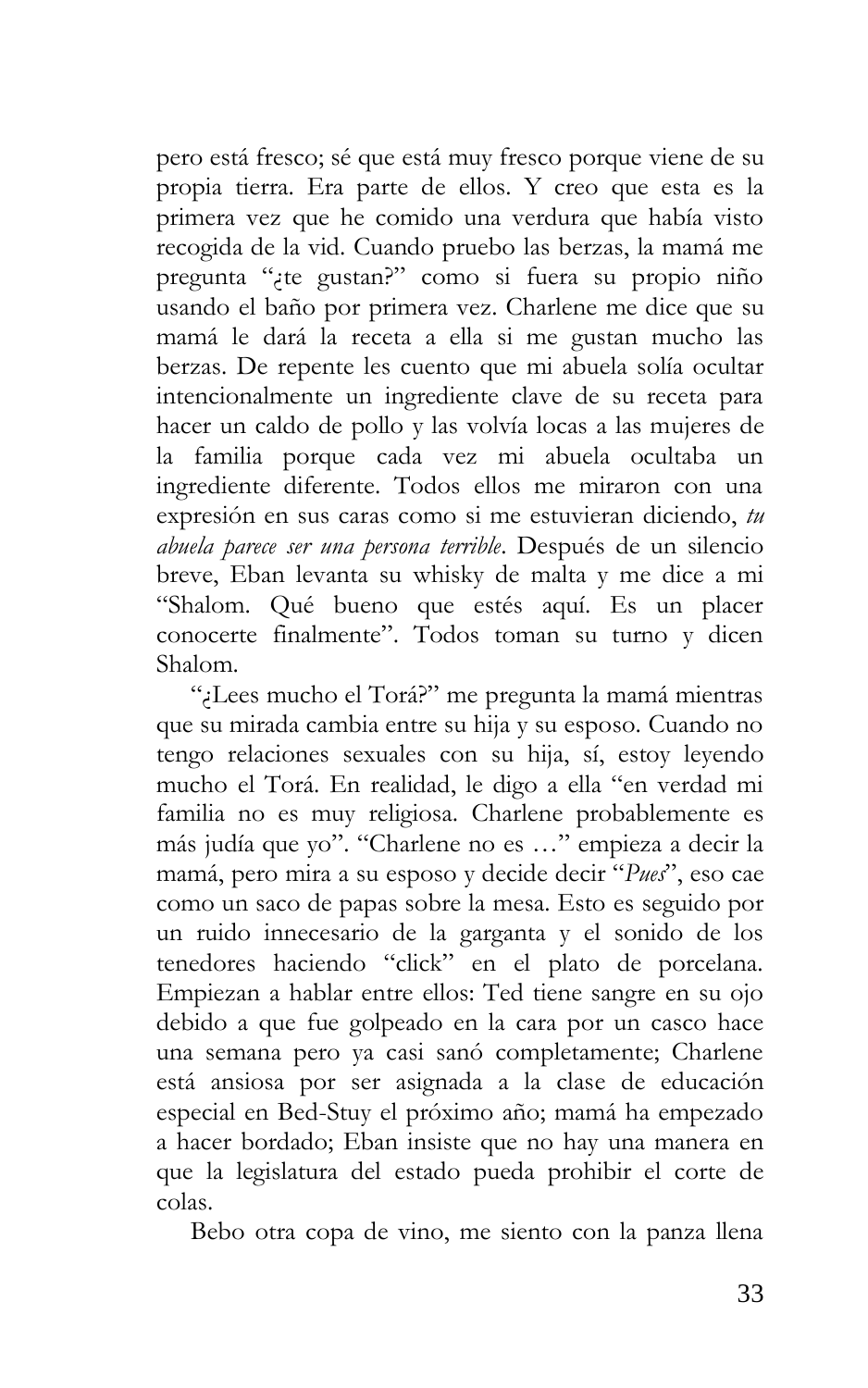después de terminar el último sorbo y pienso en cómo esto es diferente: sin celos, sin maldiciones, sin pedos, sin palabras cortantes. Ellos quieren ver videos filmados por la familia y jugar a las cartas. La madre me mira: "¿Tu religión permite el juego?"

Más tarde esa noche, no puedo dormir con los animales enloqueciendo. Los insectos gigantes baten sus alas contra el aire espeso y húmedo. ¿Quién puede dormir con este barullo? Al otro lado de la habitación, puedo oír a su hermano Ted roncar cómodamente, representando el sueño tranquilo que uno tiene en el campo. Hubiera podido llevar su cama al granero y no se habría despertado. A Charlene y a mí se nos ha prohibido dormir juntos, así que yo comparto una habitación con su hermanito. Siento el piso frío bajo mis pies descalzos cuando me levanto, voy a la puerta, giro la perilla lentamente, y veo mi sombra alargarse a través del pasillo. Por el pasillo, paso por la habitación de Charlene y abro la puerta. A la luz de la luna, puedo ver la silueta de su cuerpo y el contorno de su camisón. De puntillas me acerco, pero me detengo cuando ella se mueve. Mientras se da la vuelta, escucho el suave susurro de sus sábanas. Levanta los brazos sobre la cabeza. Por encima de ella hay una cama con dosel hecha de cuatro paneles plisados de cortinas de gasa. Por encima de la cómoda contra la pared lejana hay un espejo intrincado y curvo con una faja azul colgando de su hombro con las palabras "Miss Georgia Peanut Festival 1988" en hoja de oro. Un cartel de Led Zeppelin *Houses of the Holy* está en la pared. Estoy viviendo con Miss Georgia y no lo sabía. Mis ojos miran su forma de dormir. ¿Qué más no sé? ¿Cómo ganó el concurso? ¿Bailó el tap? ¿Creó ritmos? ¿Cuál era su talento? Y lo que es más importante, ¿todavía tiene el vestido?

Luego se voltea hacia mí. Puedo ver los rizos grandes en su cara, apilados perfectamente cómo tejas en un techo. Es su pelo de verdad. No como las pelucas ordinarias que usa mi madre para cubrir su calvicie obvia. Sólo las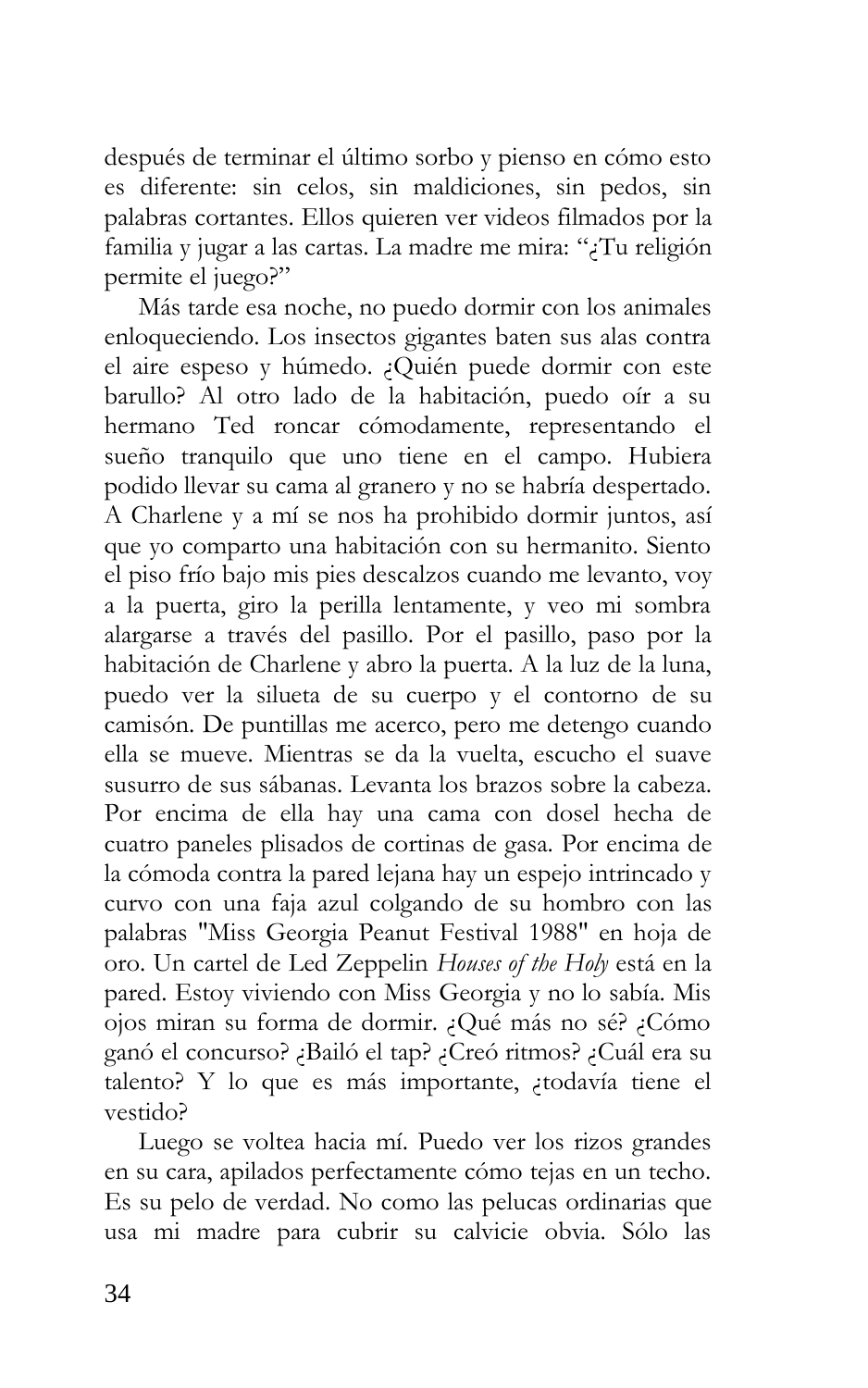mejores pelucas, mi padre decía con orgullo. Nada de los sintéticos baratos con vaqueros o tapas de malla o aquellos que tenían un 40% de descuento debido al olor a almacenamiento. Una vez, cuando era niño, vi a través de la rendija de la puerta del dormitorio que mi madre se puso la peluca antes de cenar. Sé que no debería haber mirado, pero me quedé allí congelado. A través de la rendija de la puerta, la vi cuidadosamente voltear la peluca de adentro hacia afuera y estirar la gorra de encaje sobre su cabeza, de color rosa y arrugada y descascarada en su estado natural. Dentro de mí, algo se movió. Era fea y me odiaba por haber pensado eso. Luego la vi poner la peluca en su lugar y tocar sus sienes para asegurarse de que no estuviera torcida. Se puso un pasador en el pelo para sujetarlo detrás de las orejas, revisó los espejos en busca de pelo frívolo, y antes de que pudiera darse la vuelta, me fui corriendo por el pasillo.

Cierro la puerta del dormitorio de Charlene y vuelvo silenciosamente al corredor iluminado por la luna, el piso de madera chirría y cruje. Solo siento el peso de mis pies en el piso viejo de madera de cerezo que arrastró el abuelo de Charlene del bosque hace la mitad de un siglo. Estoy casi en mi habitación cuando oigo una voz de la planta baja: "Baja aquí si no puedes dormir".

Encuentro a Eban abajo en la cocina bebiendo un café. Eso es lo que hace un hombre. Bebe un café en el medio de la noche en su porche que mira hacia su granja. Mañana no es especial porque cada día es especial, lo mismo, y hermoso.

Él me da una taza de café de endibia y vamos al porche y nos sentamos en las mecedoras. Es medianoche y el ruido de los insectos forma un sonido como un latido del corazón, como si la noche tuviera su propio pulso. La taza humeante está justo debajo de su barbilla. "Es amargo, ¿no?" dice una vez que tomo un sorbo y hago una mueca. "Puede ser mucho peor" dice. "Mi papi bebía trucker sludge— la grasa de tocino y café molido. Ese tipo de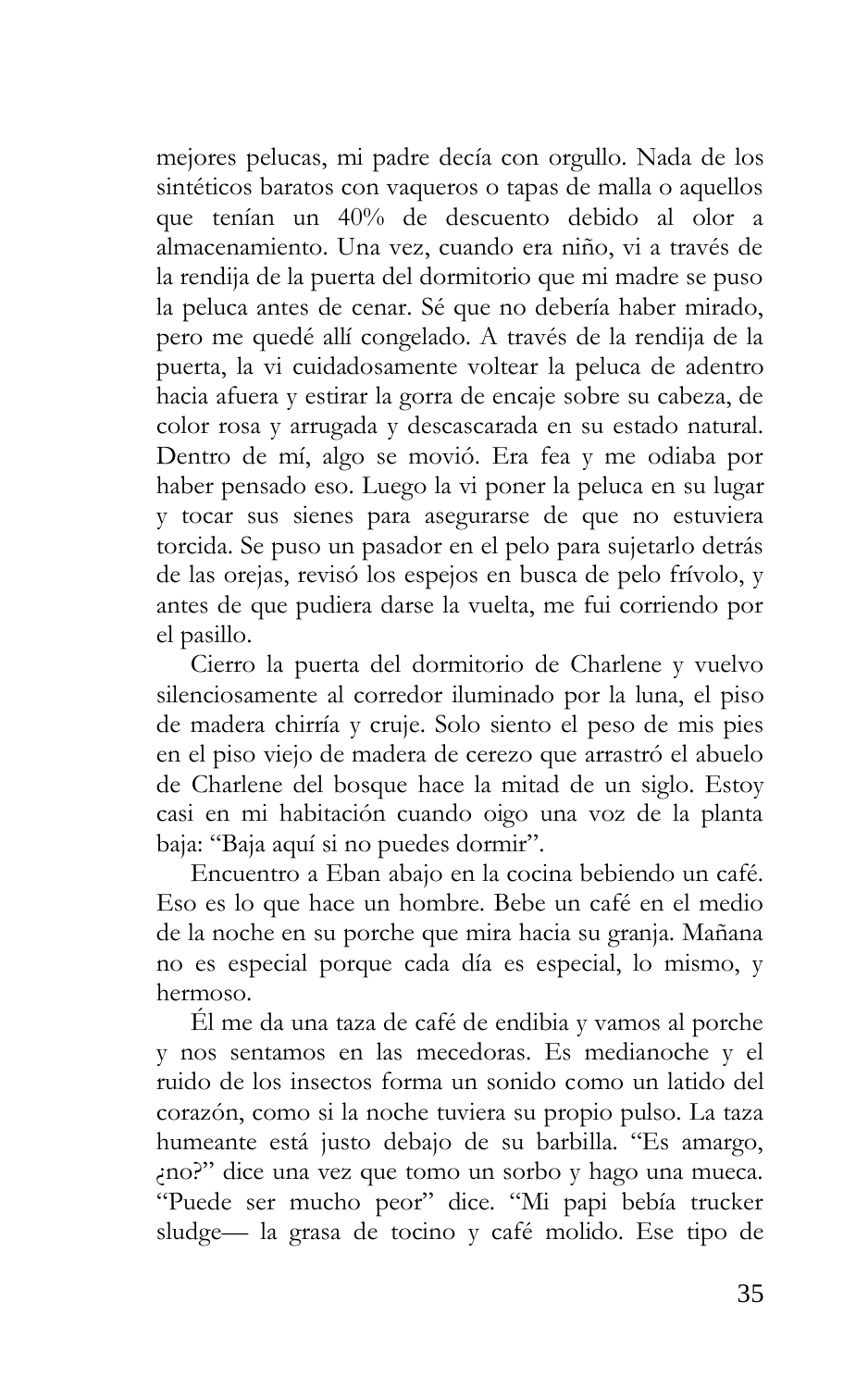amargura es apenas tolerable. Coincidía mucho con su personalidad". Ríe entre dientes, toma un sorbo de su café y mira hacia la granja. "Apenas tolerable".

Le digo que nunca he visitado al campo, que realmente nunca he salido de la ciudad, y dormir aquí va a ser un calvario. Se ríe de esto y repite la palabra "calvario" como si no tuviera derecho a usarla. "No me has dicho nada de tus padres", dice. "¿Están vivos?"

"¿Alguna vez se mueren las madres?" bromeo y él toma un poco de su café y sigue mirando al vació de la noche.

"Murió la mía," dice serenamente. Pero no se enoja. Se sienta y se mece suavemente con una dignidad de Viejo Testamento. Su colonia huele como a cuero de caballo. Quiero acurrucar mi cabeza en su hombro y olerlo para siempre.

"Pues, ¿Cómo son tus padres?" me pregunta.

Pensé en mi padre y mi madre conduciendo para ver a mis abuelos en Yonkers para la Pascua judía. Todo el viaje mi mamá se tiraba pedos. Manejando y tirándose pedos, y pidiendo disculpas diciendo "Es totalmente natural" y mi papá tuvo sus hemorragias nasales— tres, en total. Dos en camino hacia Yonkers y una cuando volvimos a casa, diciendo "Está tan seco, Hilda. Cuando enciendes el calefactor, se me seca". Ella gritaba "¡Deja de tocarte la nariz!" Nos detuvimos en una parada de descanso para que mi papá pudiera obtener unas toallas de papel para su nariz. Usamos el baño y cuando volvimos al coche, inmediatamente después de cerrar la puerta, mamá se tiró un pedo otra vez. Mi papá dijo, "¿Esperas a entrar al coche para hacerlo?" Mi madre dice que le salieron las ganas ahora. "Por favor," les digo, "Cállense. Cállense todos".

"¿Buena gente?" me pregunta Eban.

"Sí, buena gente," le digo y me dice que espera conocerlos algún día.

"Los vas a conocer" dije.

"Eso sería estupendo. Nos encantaría tenerlos aquí".

Yo sé que mis padres nunca aceptarían esta invitación.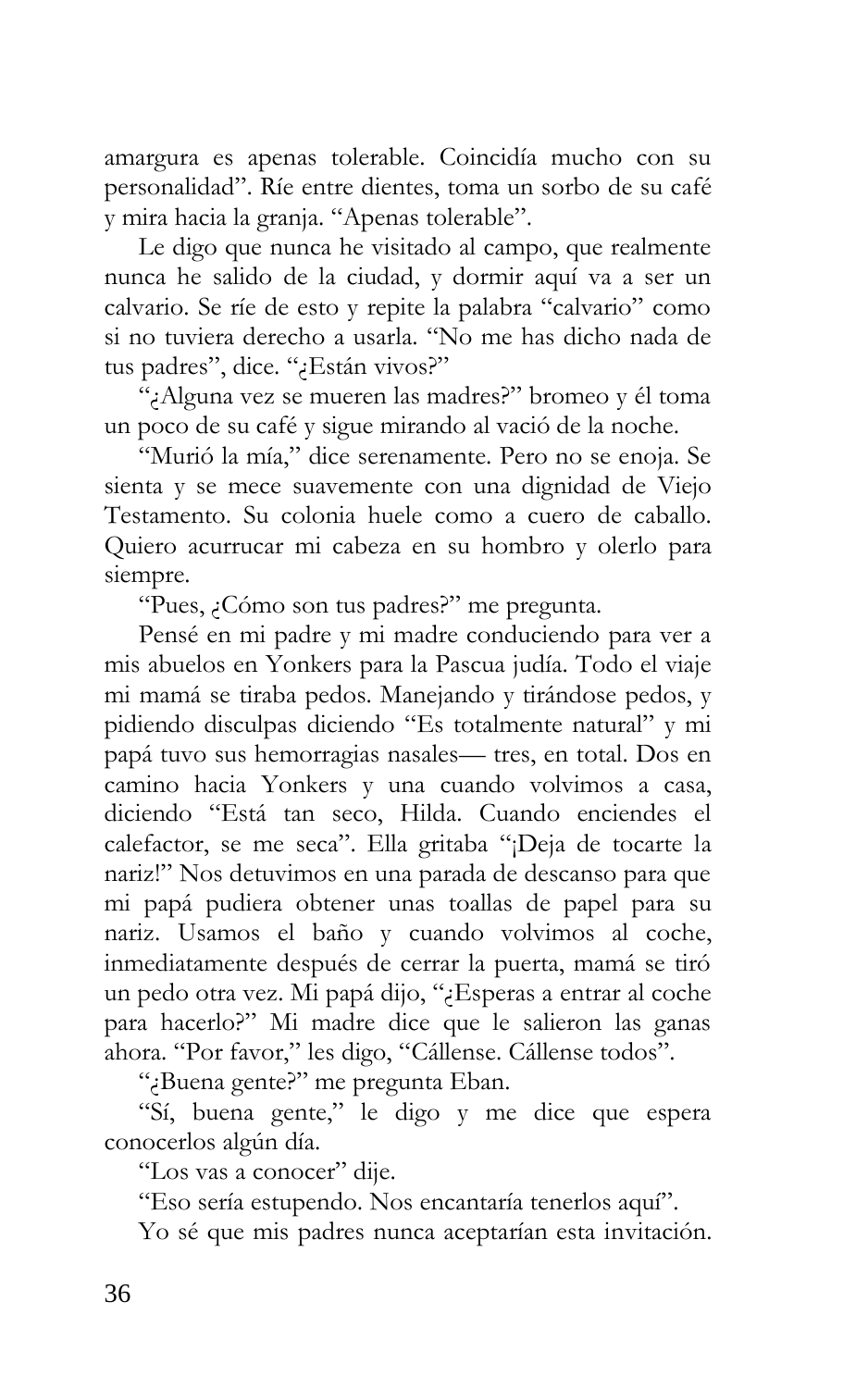No durarían ni cinco minutos en la casa. Ignoro los consejos de mi padre: el 99% de relaciones no funcionan.

Me reclino en mi silla de mimbre imaginándome en un tractor, con un buen sombrero de paja, un sombrero es necesario en estas partes, diciendo cosas como "estas partes" y Van Zandt en mi cabeza cantando temas sobre la piel como hierro, aliento duro como queroseno y yo sé que está hablando de mí. Hago dominadas en mi granero, escribo los cumpleaños de mis niños en mi biblia, escribo Dios en mayúscula y cuando la glicina llora su incienso, no me maravillo. Aro los campos en mi tractor y hago cosas por amabilidad, supongo.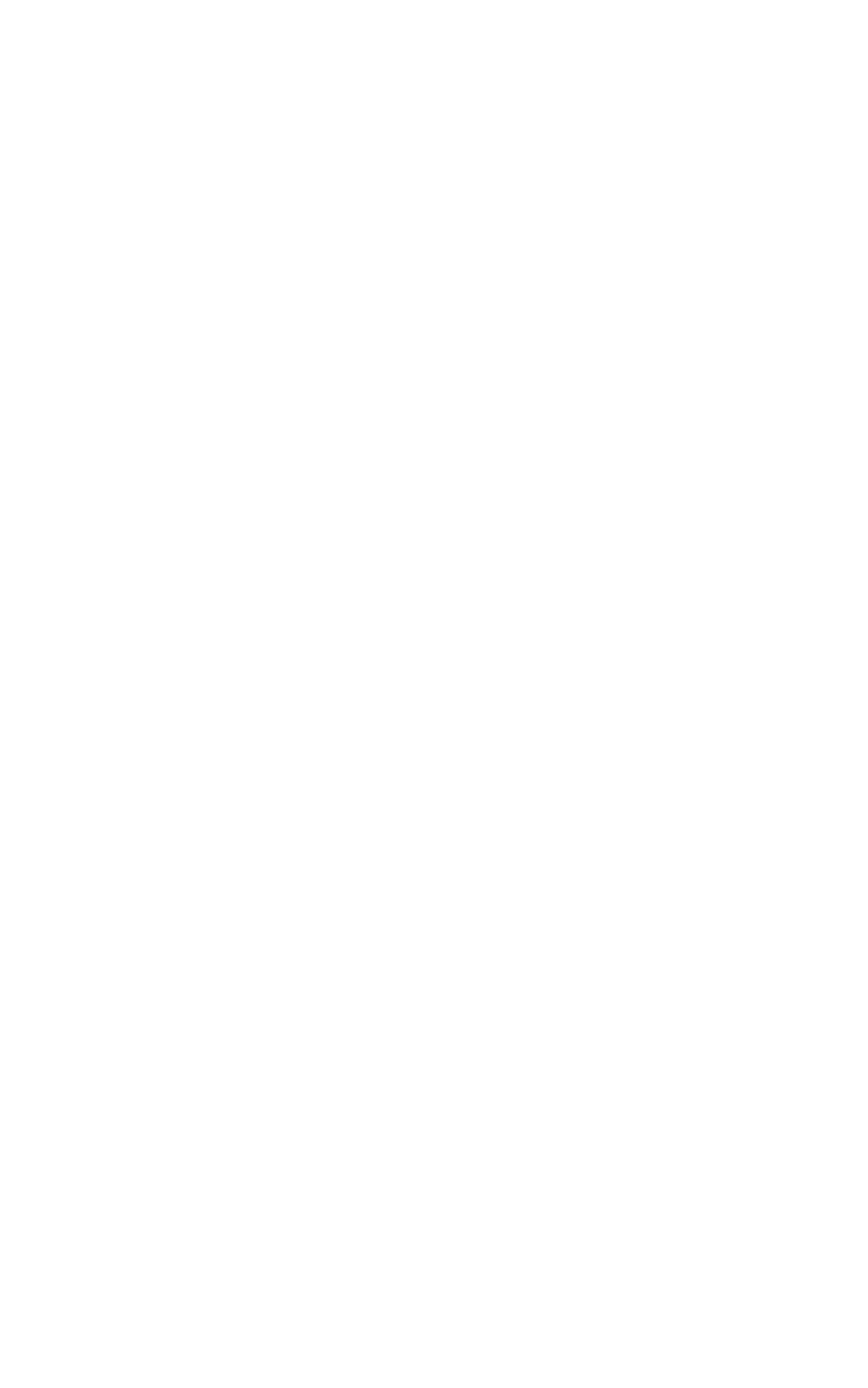# **C O W B R A I N S** *Jim Minick*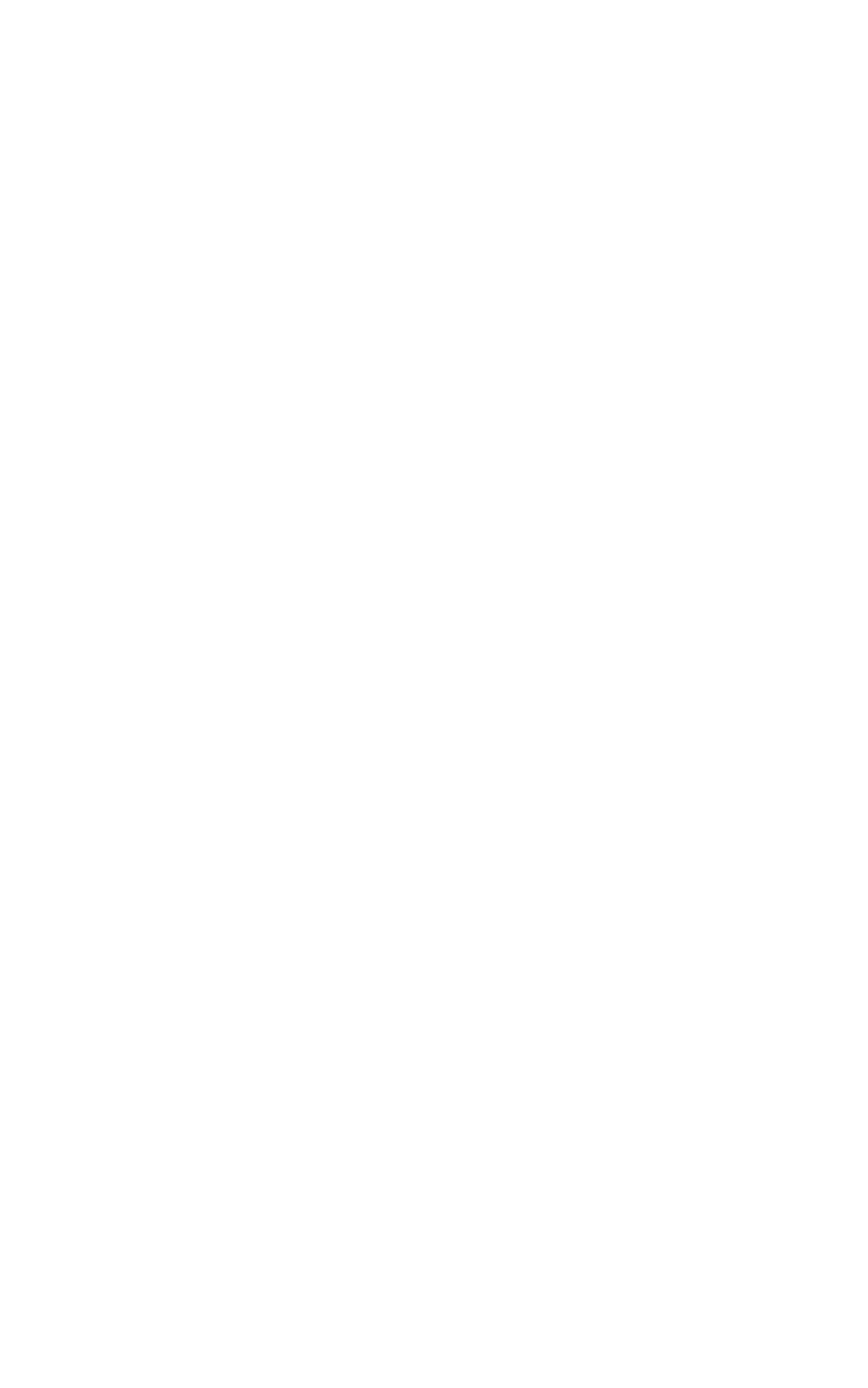he worst thing I ever ate was cow brains. My grandparents and uncle had just butchered, and my  $\perp$  grandmother liked the brains battered and fried, The worst thing I ever ate was cow brains. My grandparents and uncle had just butchered, and my grandmother liked the brains battered and fried, with eggs. They smelled good—maybe it was the eggs and onions—and they looked like very thick pancakes. So I decided to try one. The breading fell off as Grandma served my plate, and suddenly there were the squiggles, those gelatinous gray-white folds that just a day ago had thought grassy, sunshiny thoughts.

A red-and-white checkered oilcloth covered the wide kitchen table. Bowls of green beans and potatoes and corn covered the oilcloth. Grandpa with his bald head sat at one end, his coffee-can spittoon at his feet. Uncle Harry with his curly dark hair sat at the other. Grandma and I sat beside each other with the round-faced pendulum clock staring down at us. This was the same table where Grandma taught me to play solitaire, where Grandpa sat to knife open his mail and pay his bills, where in the evenings, all four of us played pinochle, Grandma coaching me on which cards to play.

I imagine at one point in our human history we thought eating brains would make us smarter, just like eating asparagus, bananas, honey, and oysters helps our sex lives.

Grandma had arthritic knees, so she hitched from side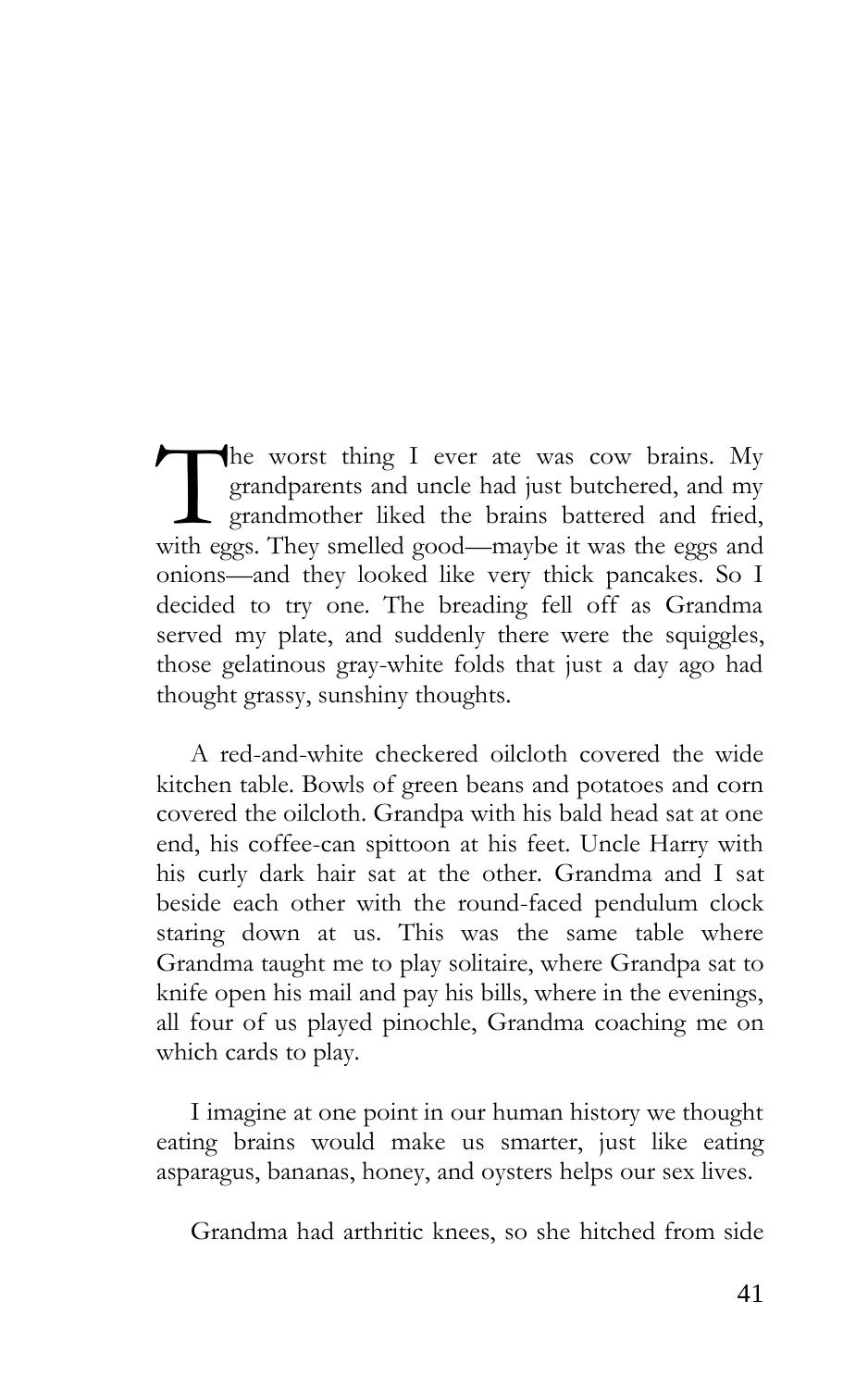to side when she walked. If the weather worsened her pain, she shuffled her feet. She wore silver-rimmed glasses and loved to quilt even with her swollen, stiff-jointed fingers. Sometimes I'd thread several needles so she could quilt all afternoon without getting frustrated.

Uncle Harry, Grandma, and Grandpa already chewed their first bites, so I picked up my fork.

During milking, Grandma and I fed the cows. We took turns trundling the two-wheeled cart or scooping the molasses-sweetened grain. Usually she pushed the wagon and read from the chart. Uncle Harry determined how much feed each cow received based on how much milk she gave, and so, as we moved to the next cow, I'd say her name ("Star," or "Mollie," or "Betty") and Grandma checked the chart to tell me how many scoops. Uncle Harry worked on the other end of each cow, squatting to each udder to put on or take off the milkers. The pump pulsed a steady thump-thump, punctuated by the chittering of barn swallows that hovered over our heads and fed their nestlings. All the while, the hungry cows waited for us, sniffing the grain in big huffs, and then licking and chewing with eyes half closed. In these moments, we liked to scratch their black-and-white foreheads.

In the next barn, Grandma and I fed the heifers and steers. The last ones didn't get named. The last ones we ate.

Unlike most cows today, our cows had plenty of sun and fresh grass. After every morning milking, unless it snowed, they'd go to pasture, and most afternoons, I brought them in: calling, "Sook, sook, sook," hiking the half-mile out to the shady spot where they gathered, tapping their backs with the long stick, waiting as they ponderously rose, gentling them into movement toward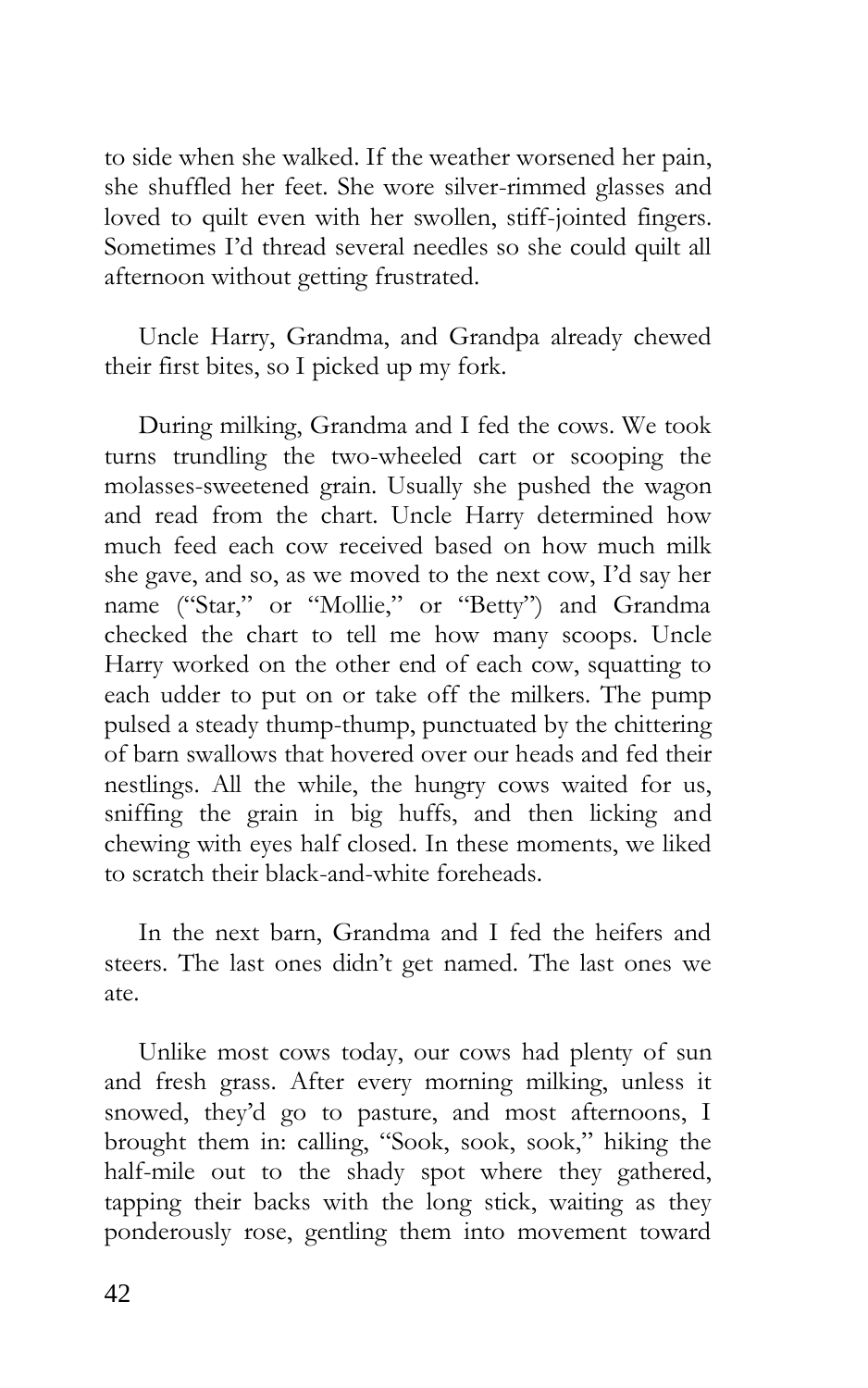the barn, avoiding their trails of shit and fly-flicking tails, making sure the steers didn't turn and run, and plodding with the slowest, oldest cow in the rear.

One of the pastures was also the village's favorite sledding hill. It sloped steeply, and at the hinge, where hill met meadow, we often built ramps to carry us airborne for brief moments of yelling joy. But I was a cautious child. I always waited until others had gone down and tested the ramp before I hiked to the top and took my turn.

I was also not a very adventurous eater. So why did I say yes to cow brains?

Today, I have access to deer brains every fall when I hunt, but they fail to appeal, in large part because of the fear of Chronic Wasting Disease, the deer version of Mad Cow.

The fork sliced off a bite—no knife needed. The jellylike mass held together as the tines poked through. The fork and bite traveled from plate to mouth.

What determines if something is the "worst" or "best"? Appearance and taste predicated by culture and family, memory and story, all determined by love or its absence.

I chewed but didn't really need to. I tasted egg and onion and breading, but the brains—I can't remember, or more likely, they had little flavor, just that slippery, soft texture.

And now, four decades later, years of telling others that this was the worst food I'd ever eaten, I'm left wondering if in fact it was the opposite—grown at home and butchered with care and served with love.

I wish I had cleaned my plate.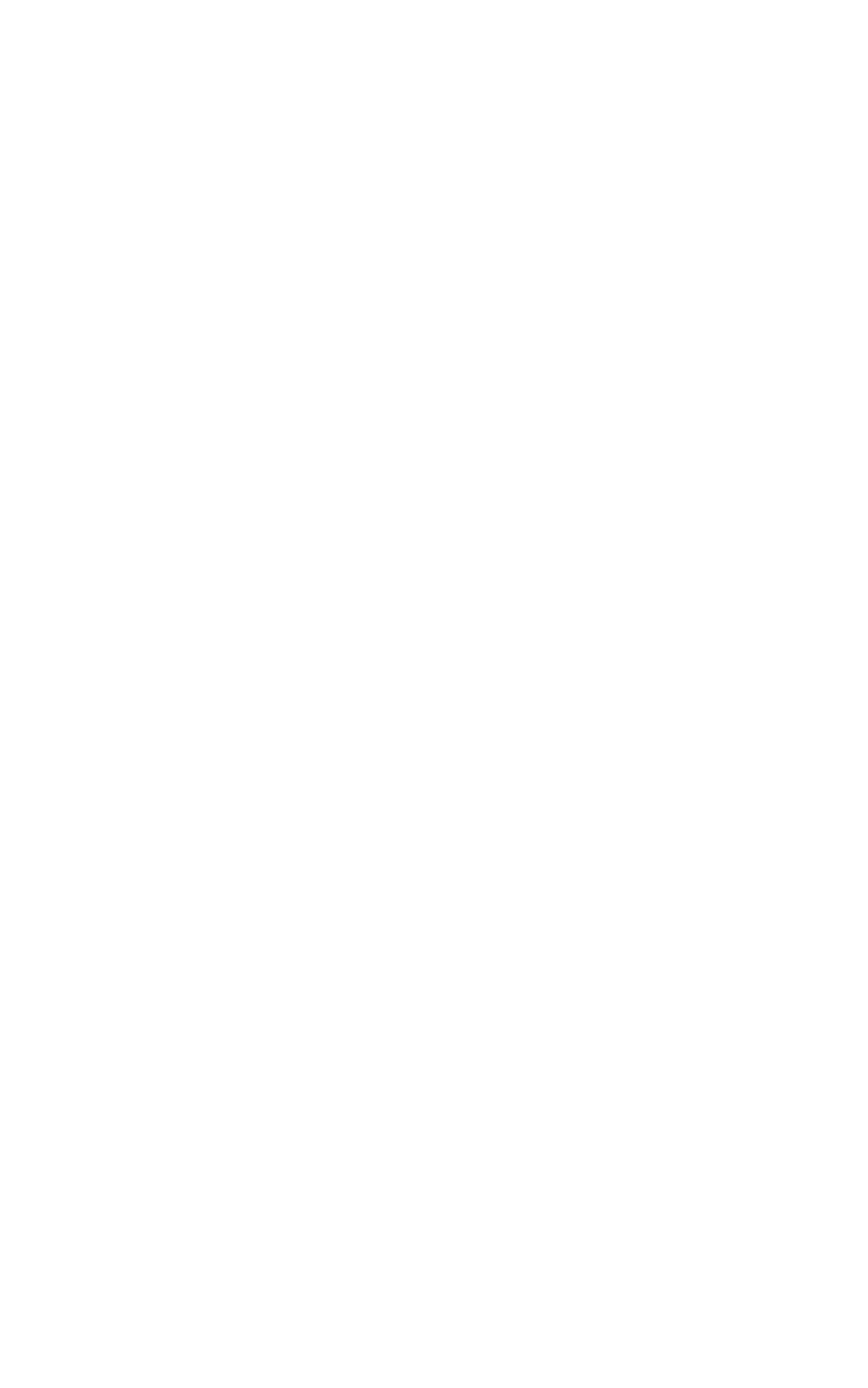# **S E S O S D E V A C A**

*Translated by*

Juan Ayala Perry Barinowski Laura Garza Caitlyn Ferguson Linda Parilla Genao Karen García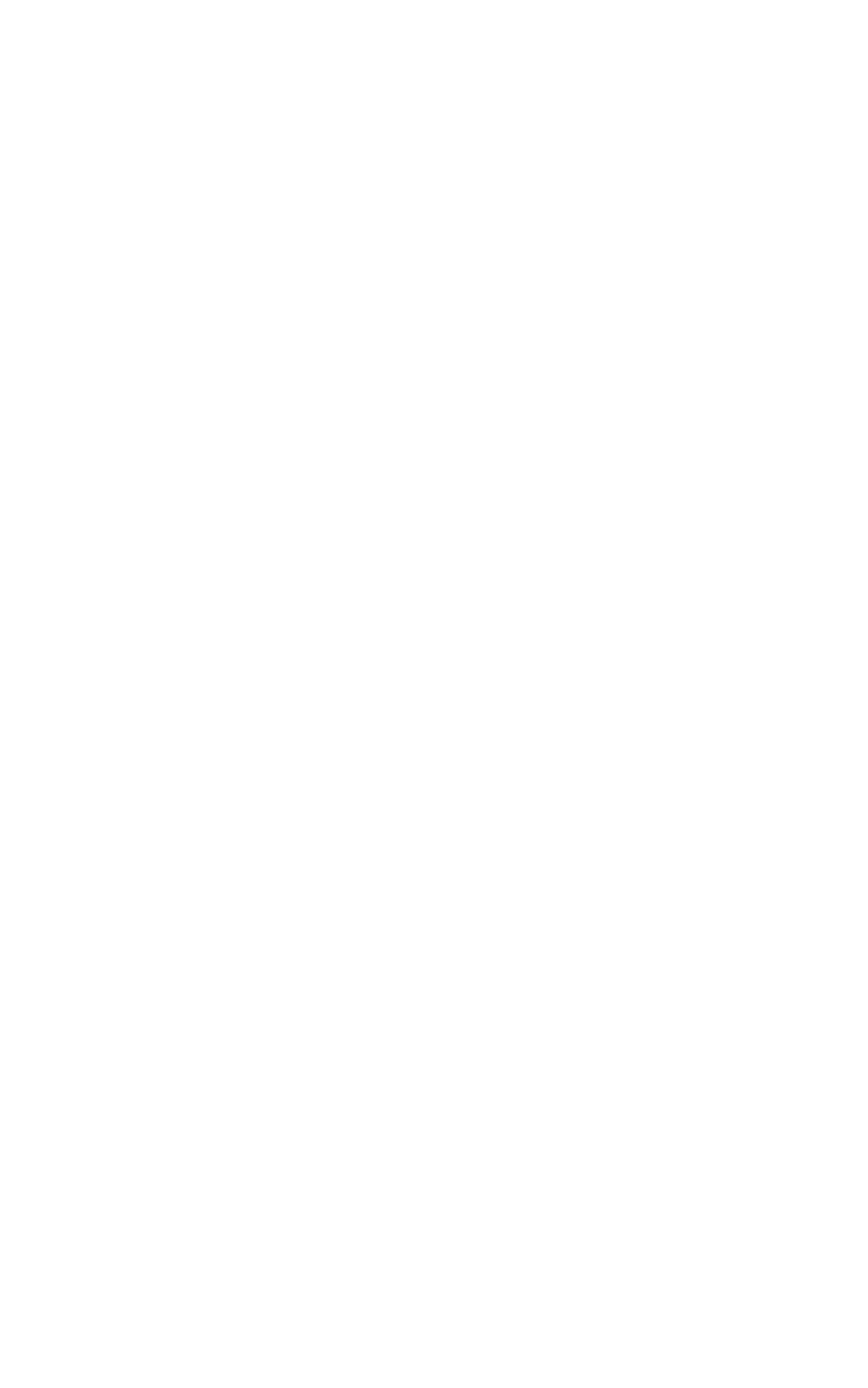a peor cosa que he comido fueron sesos de vaca. Mis abuelos y tío acababan de carnearla, y a mi abuela le gustaban los sesos de vaca rebozados y a peor cosa que he comido fueron sesos de vaca.<br>Mis abuelos y tío acababan de carnearla, y a mi<br>Abuela le gustaban los sesos de vaca rebozados y<br>fritos con huevos. Olían riquísimos – quizás eran los huevos y las cebollas – y parecían gruesos panqueques. Así que decidí probar uno. Mientras mi abuela me servía, el apanado cayó y de pronto aparecieron los garabatos. Aquellas arrugas del cerebro, gelatinosas y gris-blancas que solamente hace un día, habían pensado en cosas herbosas y brillantes como el sol brillante.

Un mantel de hule, con cuadros de rojo y blanco, cubría la mesa ancha de la cocina. Cuencos de judías verdes, patatas y maíz cubrían el mantel de hule. Abuelo, con su cabeza calva, se sentaba en un lado de la mesa, el bote de café como escupidera a sus pies. Tío Harry con su pelo rizado y oscuro se sentaba en el otro lado. Abuela y yo nos sentábamos juntos con un reloj péndulo de cara redonda que nos miraba desde arriba. Esta mesa fue la misma mesa donde Abuela me enseñó a jugar solitario, donde Abuelo se sentaba para abrir su correo con un cuchillo y pagar sus facturas, donde en las tardes, todos nosotros jugábamos pinacle y Abuela aconsejándome cuales cartas jugar.

Me imagino que en un momento en nuestra historia humana pensábamos que comer sesos de vaca nos haría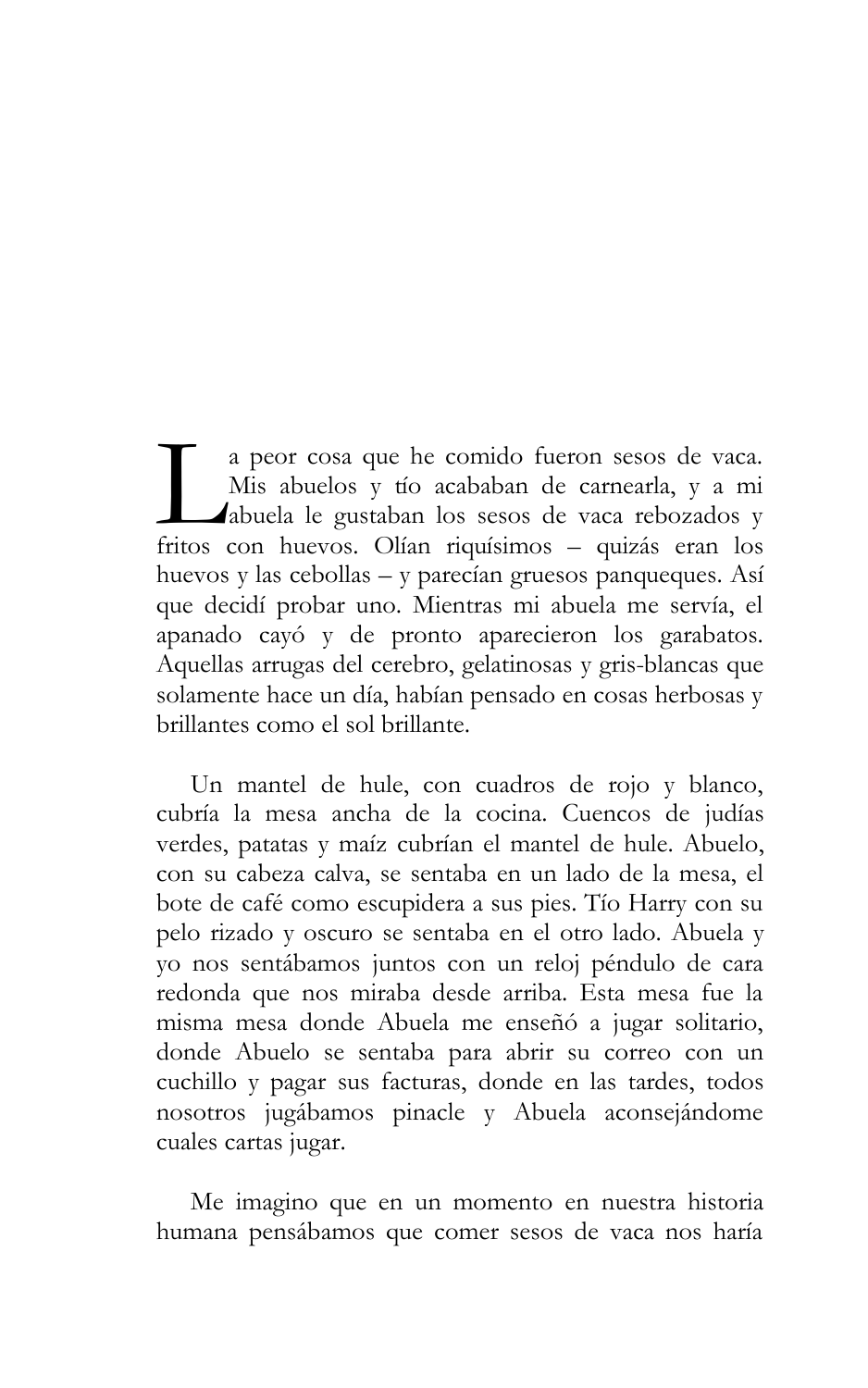más listos, igual que la idea que comer espárragos, plátanos, miel y ostras nos ayuda a mejorar nuestras relaciones sexuales.

Abuela tenía rodillas artríticas, así que cojeaba de un lado al otro cuando caminaba. Si su dolor empeoraba a causa del clima, arrastraba los pies. Ella llevaba gafas con borde de plata y le encantaba hacer colchas aún con sus dedos hinchados y tiesos. A veces yo le enhebraba las agujas para que pudiera hacer colchas toda la tarde sin ponerse frustrada.

Tío Harry, Abuela y Abuelo ya habían masticado sus primeros bocados, así que recogí mi tenedor.

Durante el ordeño de las vacas, Abuela y yo les dábamos de comer. Nos turnábamos jalando una carreta de dos ruedas o sacando grano endulzado con la melaza. Usualmente, Abuela jalaba la carreta y leía de la tabla. Tío Harry decidía cuánto pienso recibe cada vaca basado en cuanta leche la vaca da. Así que, al movernos a la siguiente vaca, decía su nombre ("Star," o "Mollie," o "Betty") y Abuela revisaba la tabla para decirme cuantas cucharadas de pienso darle. Tío Harry trabajaba en el otro extremo de cada vaca, agachado para alcanzar cada ubre para poner o quitar la máquina de ordeñar. La bomba latía un tun-tun constante, interrumpido por el piado de las golondrinas que se cernían sobre nuestras cabezas y daban de comer a sus polluelos. Mientras tanto, las vacas hambrientas nos esperaban, olfateando el grano en grandes jadeos, y luego lamiendo y masticando con los ojos medios cerrados. En estos momentos, nos gustaba rascar sus frentes negras y blancas.

En el siguiente granero, Abuela y yo les dábamos de comer a las vaquillas y los bueyes. A los últimos no se les dieron nombre. A los últimos nos los comimos.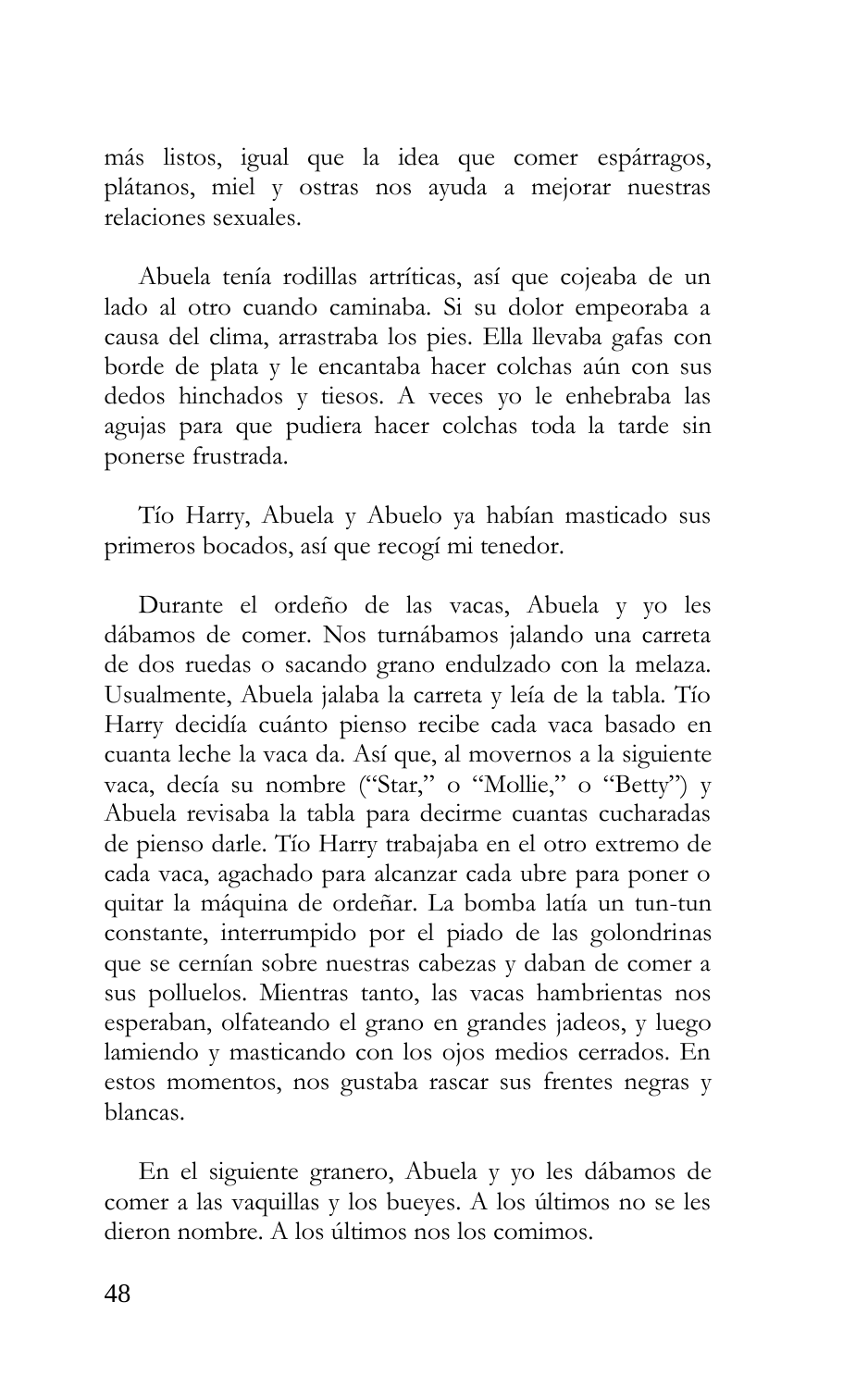A diferencia de muchas vacas hoy en día, nuestras vacas tenían mucho sol y hierba fresca. Después de la ordeña de cada mañana, a menos que nevara, iban a pastar. La mayoría de las tardes las llamaba de vuelta, diciendo, "Sook, Sook, Sook", caminando mitad de milla hasta el lugar sombreado donde se reunían, golpeteando sus traseros con un palo largo, hasta que se levantaban pesadamente, dándoles un ligero empuje de movimiento hacia el granero, evitando el camino de mierda y capirotazos de colas, asegurándome de que los bueyes no se voltearan y corrieran, caminando despacio con la vaca más lenta y vieja detrás.

Uno de los pastos también era la colina de trineo favorita del pueblo. La cuesta era escarpada, y en la bisagra donde el trineo y el prado se juntan, a menudo construíamos rampas para tomar vuelo y tener momentos de gritos de alegría. Pero yo era un niño prudente. Yo siempre esperaba hasta que los otros bajaran y probaran la rampa antes de que yo caminara hasta lo alto a tomar mi turno.

Yo tampoco era un comelón aventurero. Entonces, ¿por qué dije que sí a los sesos de vaca?

Hoy tengo acceso a los sesos de ciervo cada otoño cuando cazo, pero no me atraen, en gran parte debido al miedo de la enfermedad de desgaste crónico, la versión de la enfermedad de las vacas locas que proviene de los ciervos.

El tenedor cortó un pedazo, sin necesidad de un cuchillo. La masa gelatinosa se mantuvo junta al punzar los dientes. El tenedor y el bocado viajaron del plato a la boca.

¿Qué determina si algo es el "peor" o el "major"? Apariencia y gusto predicado por la cultura y la familia, la memoria y la historia, todo determinado por el amor o su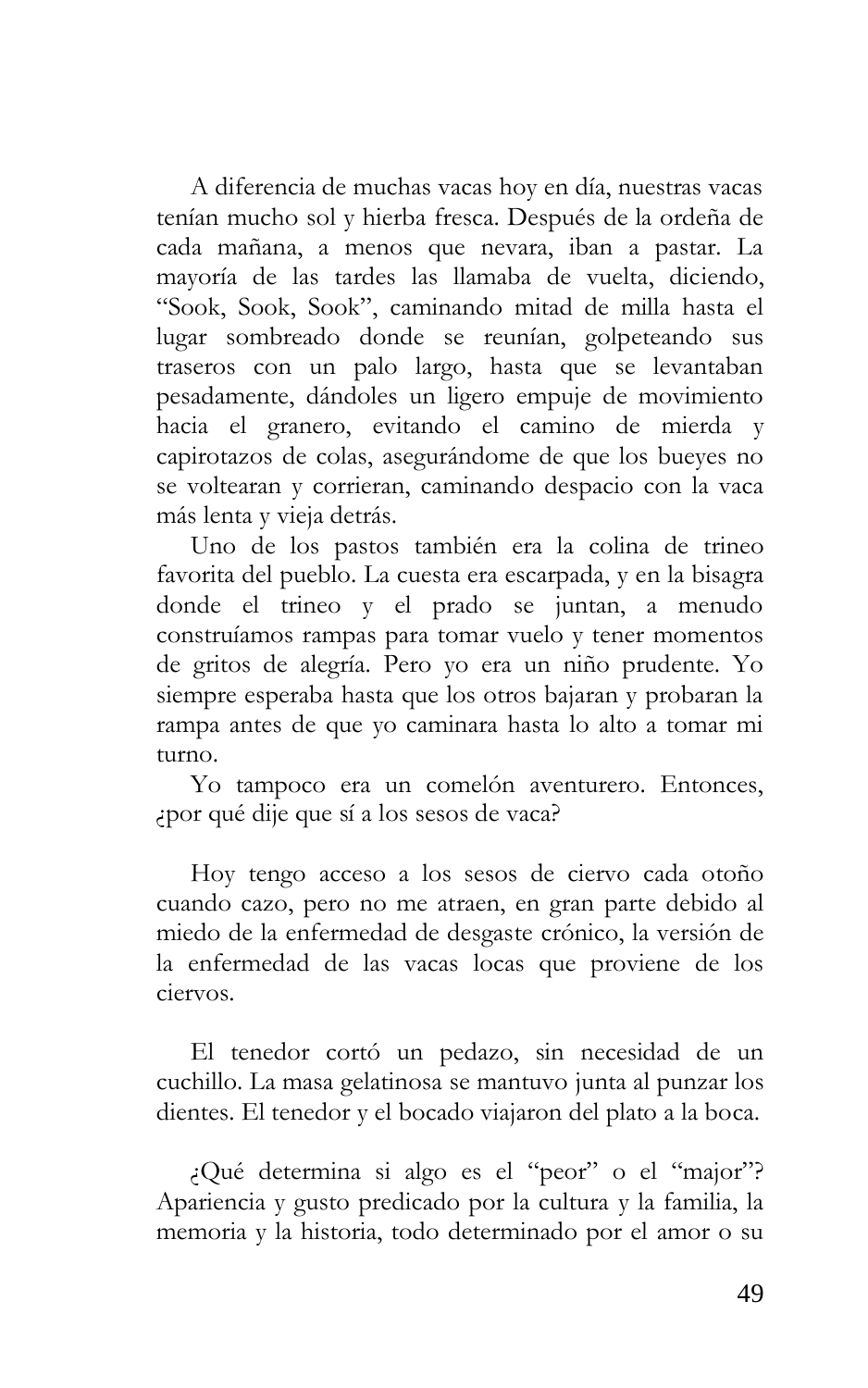ausencia.

Mastiqué, pero no necesitaba hacerlo. Sentí el sabor de huevo y cebolla y apanado, pero los sesos— no puedo recordarlos, o probablemente, tenían poco de sabor, sólo esa textura resbalosa y suave.

Y ahora, cuatro décadas después, años de decirle a los demás que esta era la peor comida que había comido, me quedo preguntándome si en realidad era lo contrario – cultivado en casa y carneado con cuidado y servido con amor.

Ojalá hubiera limpiado mi plato.